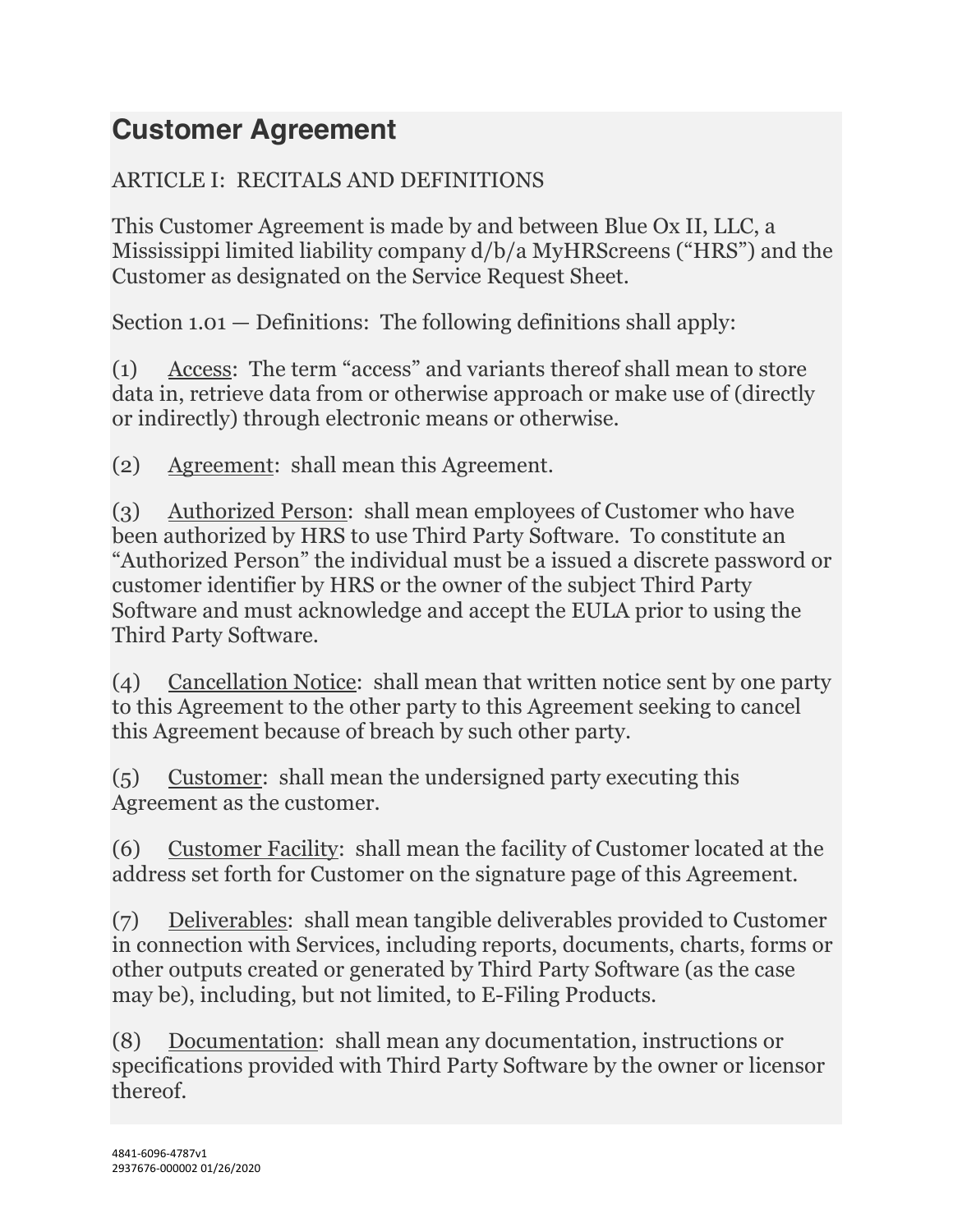(9) Effective Date: shall mean the date this Agreement is signed by HRS and Customer (whichever is later).

(10) EULA: shall mean and refer to any end user license agreement for Third Party Software, including, but not limited to the EULA presented and accepted by the Authorized Person at the online Compliance Central portal prior to being granted access to use the Compliance Central Products.

(11) Fees: shall mean an amount of money equal to the amount invoiced by HCR to Customer for: (a) performance of Services; (b) the provision of Deliverables, as applicable; and/or, (c) access to Third Party Software, as applicable. The Fees shall be as set forth in the Service Request Sheet, or as otherwise mutually agreed in writing between HRS and Customer from time to time.

(12) First Level Support: First Level Support shall mean basic-level technical support functions provided HCR to Customer as part of the Services during normal business hours with respect to any Third Party Software. First Level Support shall consist of user assistance, error diagnosis and attempted resolution and basic troubleshooting.

(13) Third Party Software: shall mean and software owned by third parties and provided to Customer under, pursuant to or in connection with this Agreement. Access to and use of the Third Party Software by Authorized Users will be expressly subject to the terms of the applicable EULA. Third Party Software made available to Customer (subject to applicable rates and charges) is set forth on the Service Request Sheet, as same may be updated or amended from time to time, in accordance with written Customer requests.

(14) Services: shall mean the Services set forth on the Service Request Sheet.

(15) Term: shall mean a period of time starting with the Effective Date and continuing for 12 months or until this Agreement is terminated or canceled under *Article VII* of this Agreement. If the services are not termed under the conditions of Article VII, the term will auto renew for another 12 months.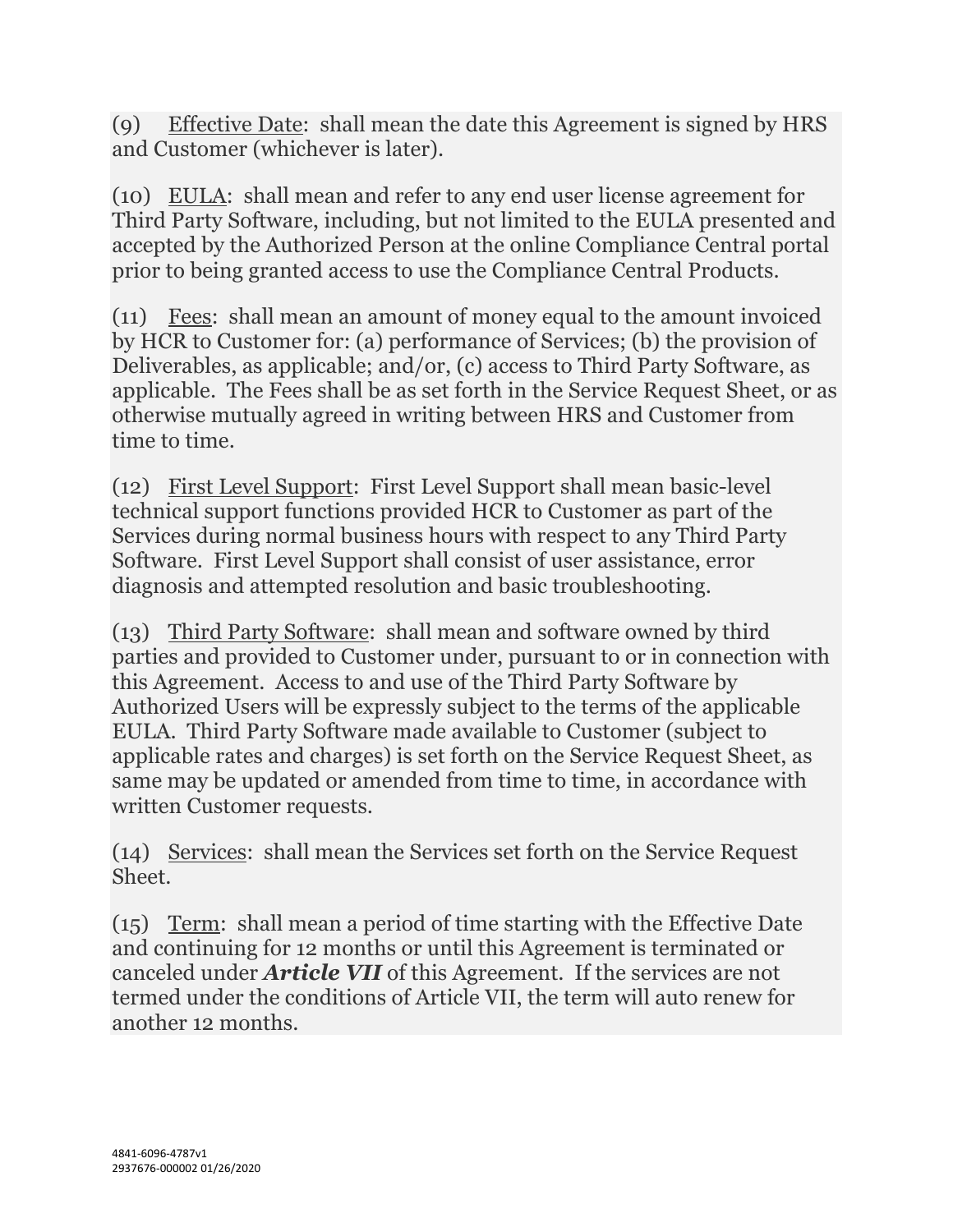#### ARTICLE II: SERVICES

Section 2.01 – Retention: As of the Effective Date, Customer agrees to utilize HRS as a Consumer Reporting Agency (CRA) and obtain reports from same, and HRS hereby accepts such relationship, upon the terms and conditions set forth in this Agreement. This Agreement replaces and supersedes in its/their entirety any prior CRA agreements by and between Customer and HRS concerning the subject matter hereof.

Section 2.02 — Services: HRS agrees to serve the Customer as a CRA with respect to the Services. The HRS shall perform and discharge well and faithfully for the Customer such Services during the Term of this Agreement.

Section 2.03 — Cooperation: Customer hereby acknowledges that successful performance of the Services shall require Customer to cooperate in good faith and to provide data or information to HRS to ensure an accurate service. All data and information supplied by Customer to HRS shall be true and accurate in all respects, and HRS shall have no liability for any outputs, calculations or errors which are based or derived, in whole or in part, on inaccurate information received by HRS from the Customer.

Section 2.04 — Acceptance: The Services shall be deemed delivered and accepted by Customer upon performance.

Section 2.05 — Schedule: The Services shall be performed during the hours of 8:00 a.m. through 5:00 p.m., Central Standard Time, Monday through Friday (excluding holidays).

**Section 2.06 – Acknowledgment regarding Services and Deliverables: Customer acknowledges that HRS is merely an administrative service provider with respect to the Services and is not an insurer, surety, legal advisor, or guarantor of Customer or any of Customer's business practices, including, without limitation, employment practices. Customer agrees to maintain and carry all insurance policies that Customer deems necessary and advisable, in consultation with an insurance agent, independent legal counsel, or company of Customer's own selection. Customer agrees to use and deploy the selected Services at its own risk. Customer further acknowledges and agrees that HRS does not provide legal advice, nor are any of the**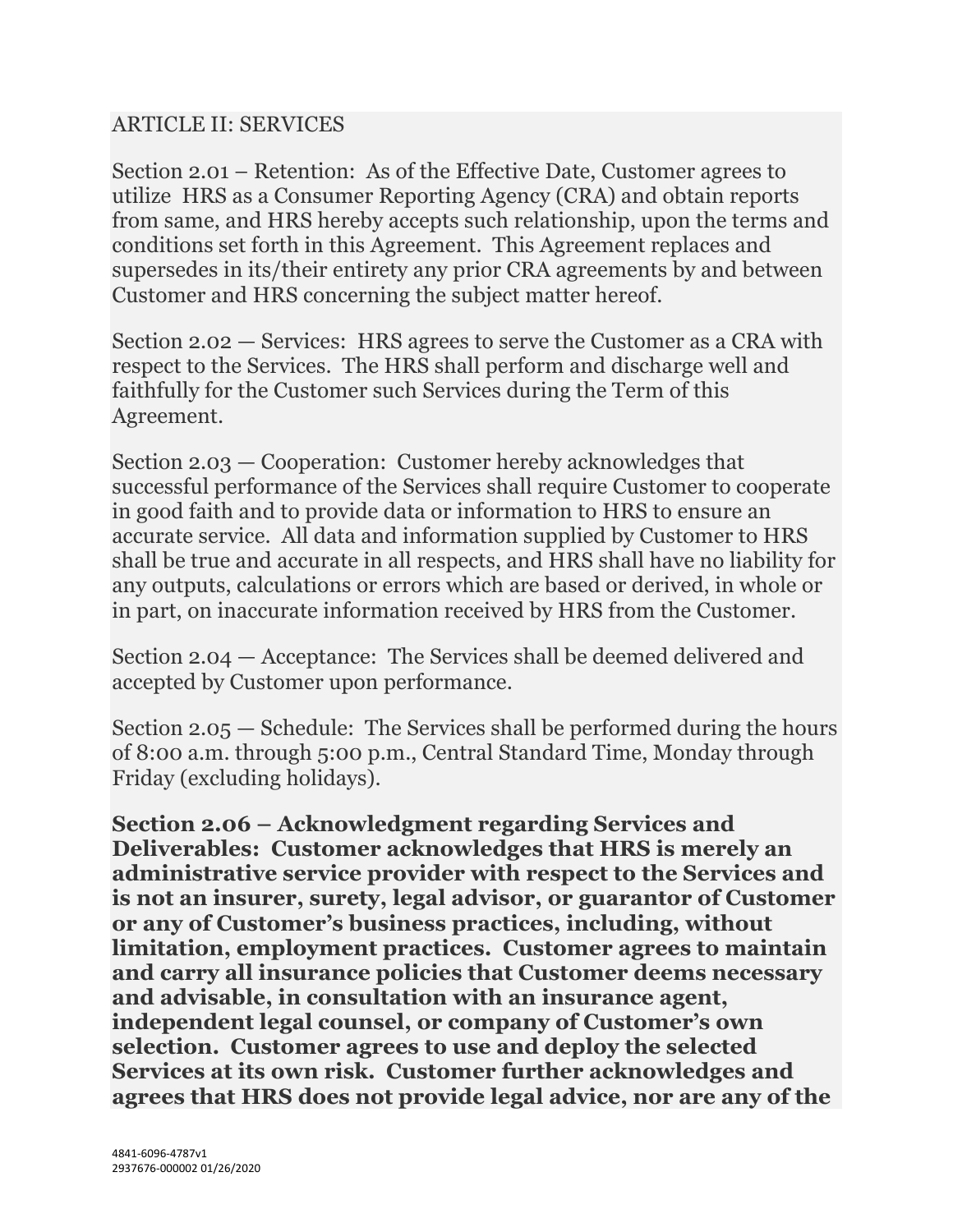### **Services provided by HRS meant as a substitute for independent legal counsel for Customer.**

Section 2.07 – Background Checks and Drug Tests(FCRA Compliance): In connection with this Agreement, HRS may furnish Customer with consumer reports or investigative consumer reports, as those terms are defined in the Fair Credit Reporting Act, as amended ("FCRA") (collectively "Screening Reports") conditioned upon Customer's compliance with its obligations set forth below (and elsewhere in this Agreement):

Section 2.08 Additional Certifications:

- Customer certifies that it has a permissible purpose for obtaining consumer reports in accordance with the Fair Credit Reporting Act (15 U.S.C. §1681 et seq.) including, without limitation, all amendments thereto ("FCRA"). The Customer certifies its permissible purpose as:
	- $\circ$  In connection with a credit transaction involving the consumer on whom the information is to be furnished and involving the extension of credit to, or review or collection of an account of the consumer; or
	- In connection with the underwriting of insurance involving the consumer or review of existing policy holders for insurance underwriting purposes, or in connection with an insurance claim where written permission of the consumer has been obtained; or
	- $\circ$  In accordance with the written instructions of the consumer who is the subject of the Consumer Report. Customer certifies that each such written authorization will expressly authorize Customer to obtain the Consumer Report. Nothing in this certification, or elsewhere in this Agreement, is intended to allow Customer to purchase the Consumer Report for the purpose of selling or giving the report, or information contained in or derived from it, to the subject of the report, unless required by law, or to any other third party, and Customer expressly agrees to refrain from such conduct; or
	- o In connection with Customer's legitimate business need for information in connection with a business transaction that is initiated by the consumer, including, but not limited to, tenant screening; or
	- o As a potential investor, servicer or current insurer, in connection with a valuation of, or assessment of, the credit or prepayment risks associated with an existing credit obligation; or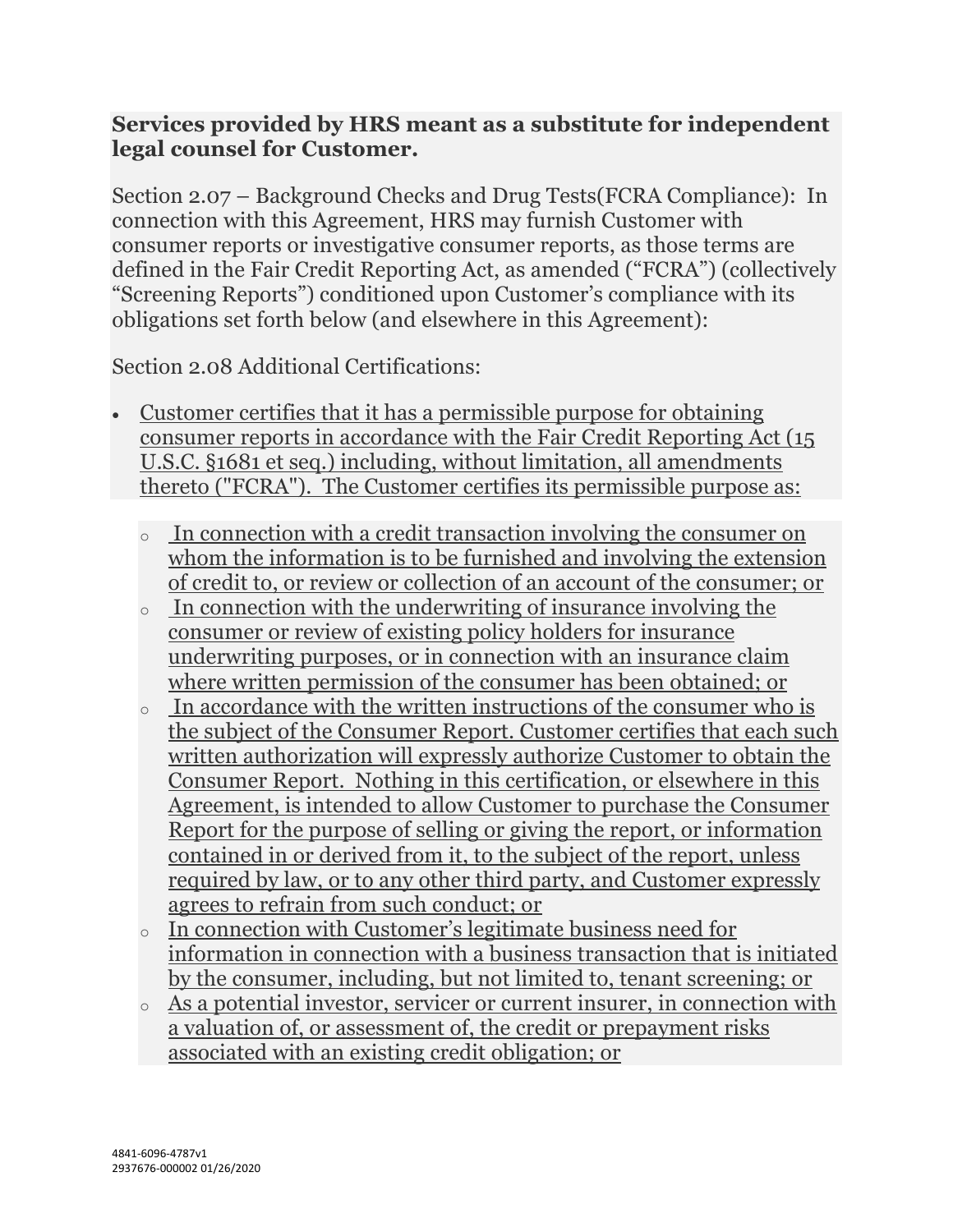- o In connection with Customer's legitimate business need for the information to review an account to determine whether the consumer continues to meet the terms of the account; or
- o Available for use by Government Agencies only: In connection with a determination of the consumer's eligibility for a license or other benefit granted by a governmental instrumentality required by law to consider an applicant's financial responsibility or status.
- o Customer certifies that Customer shall use the Consumer Reports: (a) solely for the permissible purpose(s) certified by Customer and for no other purpose; and (b) solely for Customer's exclusive one-time use. Customer shall not request, obtain or use Consumer Reports for any other purpose, including, but not limited to, for the purpose of selling, leasing, renting or otherwise providing information obtained under this Agreement to any other party, whether alone, in conjunction with Customer's own data, or otherwise in any service which is derived from the consumer reports. The Consumer Reports shall be requested by, and disclosed by Customer only to Customer's designated and authorized employees having a need to know and only to the extent necessary to enable Customer to use the Consumer Reports in accordance with this Agreement. Customer shall ensure that such designated and authorized employees shall not attempt to obtain any Consumer Reports on themselves, associates, or any other person except in the exercise of their official duties.
- o Customer certifies that Customer has a need for consumer credit information in connection with the evaluation of individuals for employment, promotion, reassignment or retention as an employee ("Consumer Report for Employment Purposes").
- o Customer certifies that Customer shall request Consumer Report for Employment Purposes pursuant to procedures prescribed by HRC from time to time only when it is considering the individual inquired upon for employment, promotion, reassignment or retention as an employee, and for no other purpose. Customer shall comply with any federal and state laws which may restrict or ban the use of Consumer Report for Employment Purposes.
- o Customer certifies that it will not request a Consumer Report for Employment Purposes unless:
	- § A clear and conspicuous disclosure is first made in writing to the consumer by Customer before the report is obtained, in a document that consists solely of the disclosure that a consumer report may be obtained for employment purposes;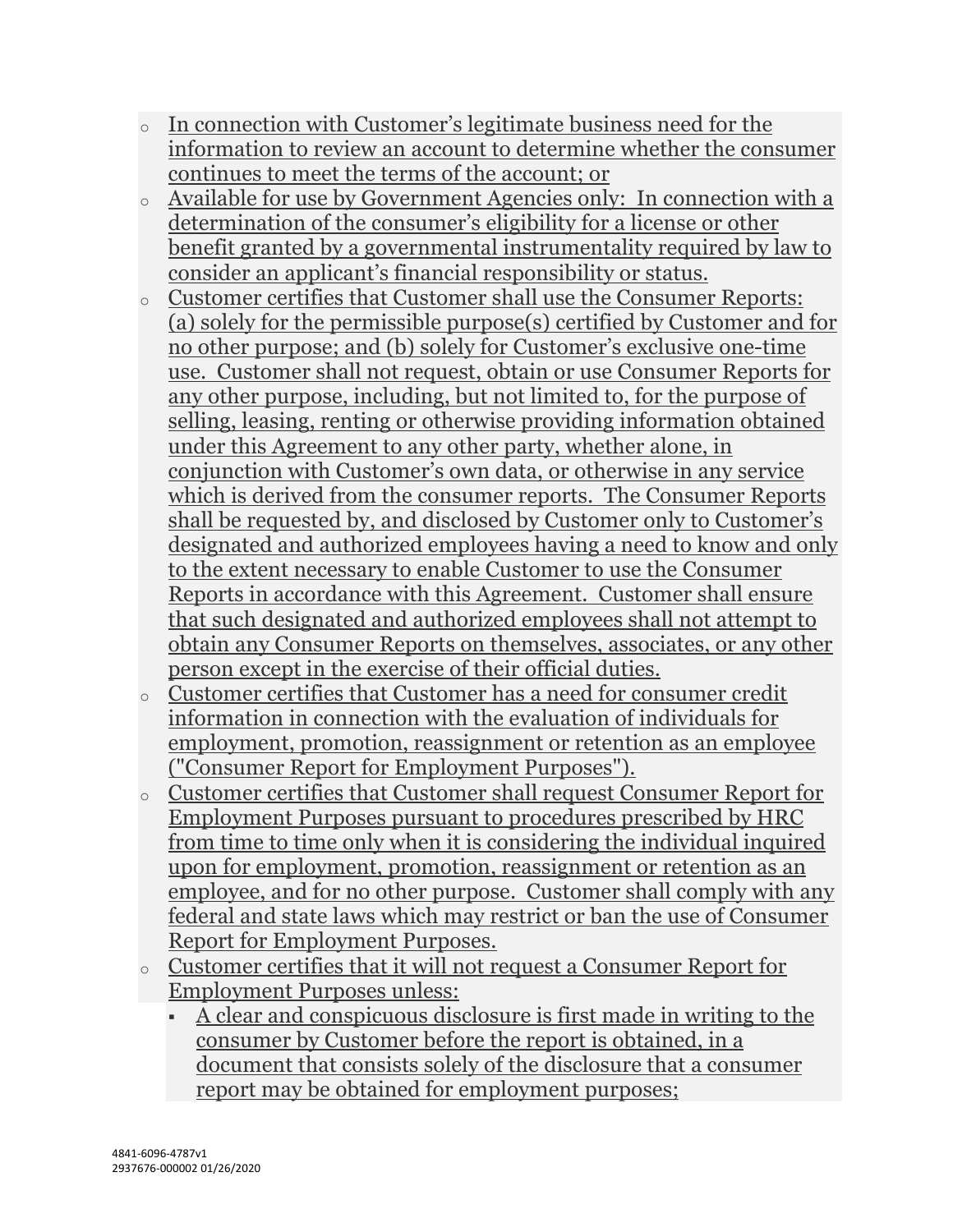- § The consumer has authorized in writing the procurement of the report; and
- Information from the Consumer Report for Employment Purposes will not be used in violation of any applicable federal or state equal employment opportunity law or regulation.
- o Customer further certifies that before taking adverse action in whole or in part based on the Consumer Report for Employment Purposes, it will provide the consumer with:
- § A copy of the Consumer Report for Employment Purposes; and
- § A copy of the consumer's rights, in the format approved by the Consumer Financial Protection Bureau.
- § Customer certifies that Customer shall use the Consumer Report for Employment Purposes only for an exclusive, one-time use, and shall hold the report in strict confidence, and not disclose it to any third parties that are not involved in the employment decision.
- o Customer certifies that it meets the qualifications of a Certified Person under 15 CFR Part 1110.2 and that its access to the DMF is appropriate because:
	- § **Certified Person:** Customer has a legitimate fraud prevention interest, or has a legitimate business purpose pursuant to a law, governmental rule, regulation or fiduciary duty, and shall specify the basis for so certifying; and
	- § **Security:** Customer has systems, facilities, and procedures in place to safeguard the accessed information; experience in maintaining the confidentiality, security, and appropriate use of the accessed information, pursuant to requirements similar to the requirements of section 6103(p)(4) of the Internal Revenue Code of 1986; and agrees to satisfy the requirements of such section 6103(p)(4) as if such section applied to Customer; and
	- § Customer shall not disclose information derived from the DMF to the consumer or any third party, unless clearly required by law.
	- **Penalties:** Customer acknowledges that failure to comply with the provisions above may subject Customer to penalties under 15 CFR 1110.200 of \$1,000 for each disclosure or use, up to a maximum of \$250,000 in penalties per calendar year.
	- § **Indemnification and Hold Harmless:** Customer shall indemnify and hold harmless TransUnion and the U.S. Government/NTIS from all claims, demands, damages, expenses, and losses, whether sounding in tort, contract or otherwise, arising from or in connection with Customer's, or Customer's employees',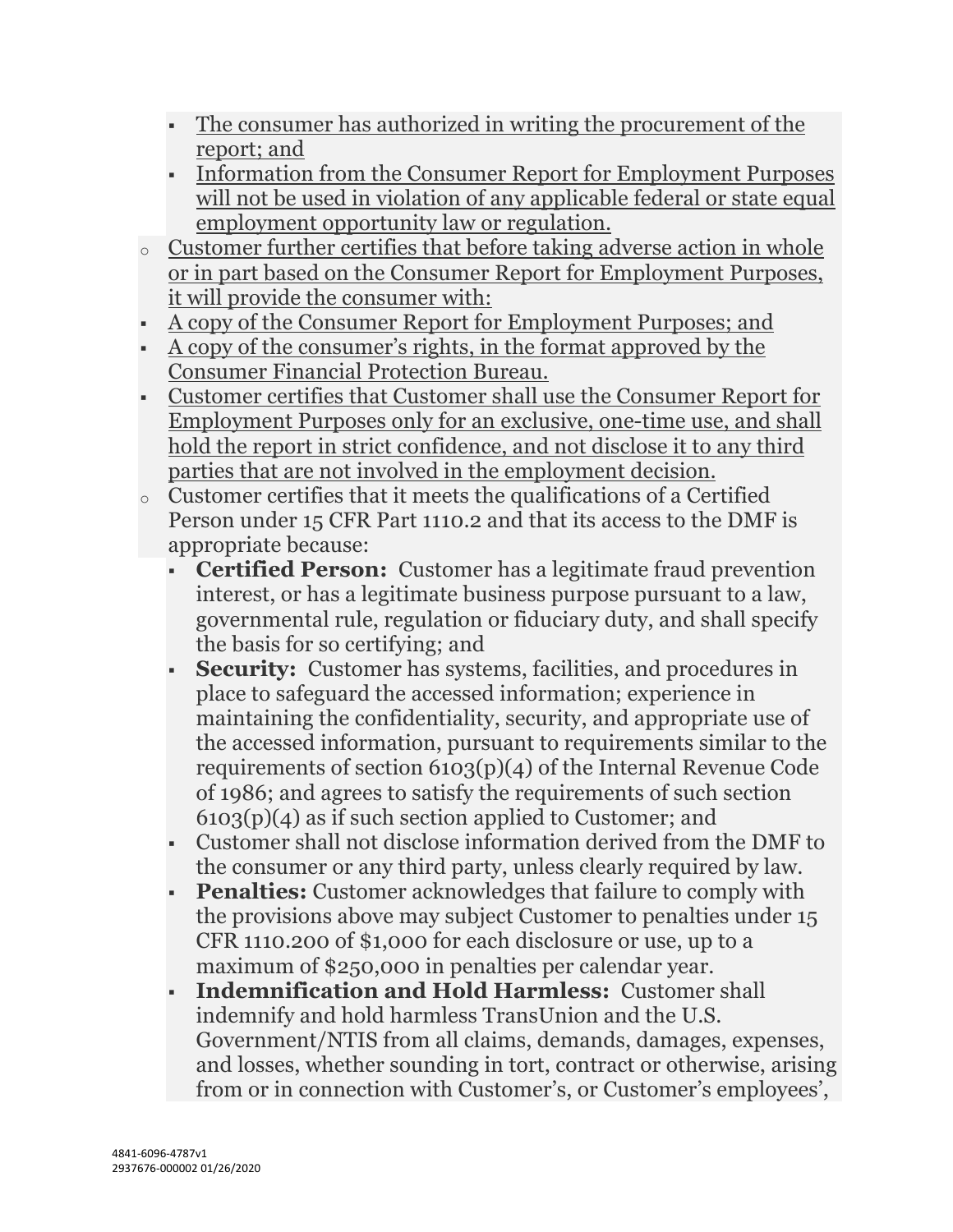contractors', or subcontractors', use of the DMF. This provision shall survive termination of the Agreement and will include any and all claims or liabilities arising from intellectual property rights

- § **Liability:** Neither TransUnion nor the U.S. Government/NTIS (a) make any warranty, express or implied, with respect to information provided under this Section of the Policy, including, but not limited to, implied warranties of merchantability and fitness for any particular use; (b) assume any liability for any direct, indirect or consequential damages flowing from any use of any part of the DMF, including infringement of third party intellectual property rights; and (c) assume any liability for any errors or omissions in the DMF. The DMF does have inaccuracies and NTIS and the Social Security Administration (SSA), which provides the DMF to NTIS, do not guarantee the accuracy of the DMF. SSA does not have a death record for all deceased persons. Therefore, the absence of a particular person on the DMF is not proof that the individual is alive. Further, in rare instances, it is possible for the records of a person who is not deceased to be included erroneously in the DMF.
- o If an individual claims that SSA has incorrectly listed someone as deceased (or has incorrect dates/data on the DMF), the individual should be told to contact their local Social Security office (with proof) to have the error corrected. The local Social Security office will:
	- Make the correction to the main NUMIDENT file at SSA and give the individual a verification document of SSA's current records to use to show any company, recipient/purchaser of the DMF that has the error; OR,
	- Find that SSA already has the correct information on the main NUMIDENT file and DMF (probably corrected sometime prior), and give the individual a verification document of SSA's records to use to show to any company subscriber/ purchaser of the DMF that had the error.
- Customer may request TransUnion Scores, which shall include the VantageScore (collectively "TransUnion Scores" or "Scores") in connection with the delivery of a consumer report obtained hereunder. TransUnion agrees to perform such processing as reasonably practicable. Customer shall use Scores provided in connection with the delivery of a consumer report only in accordance with its permissible purpose under the FCRA certified at the time of its request for such Scores. Customer will request Scores only for Customer's exclusive, one-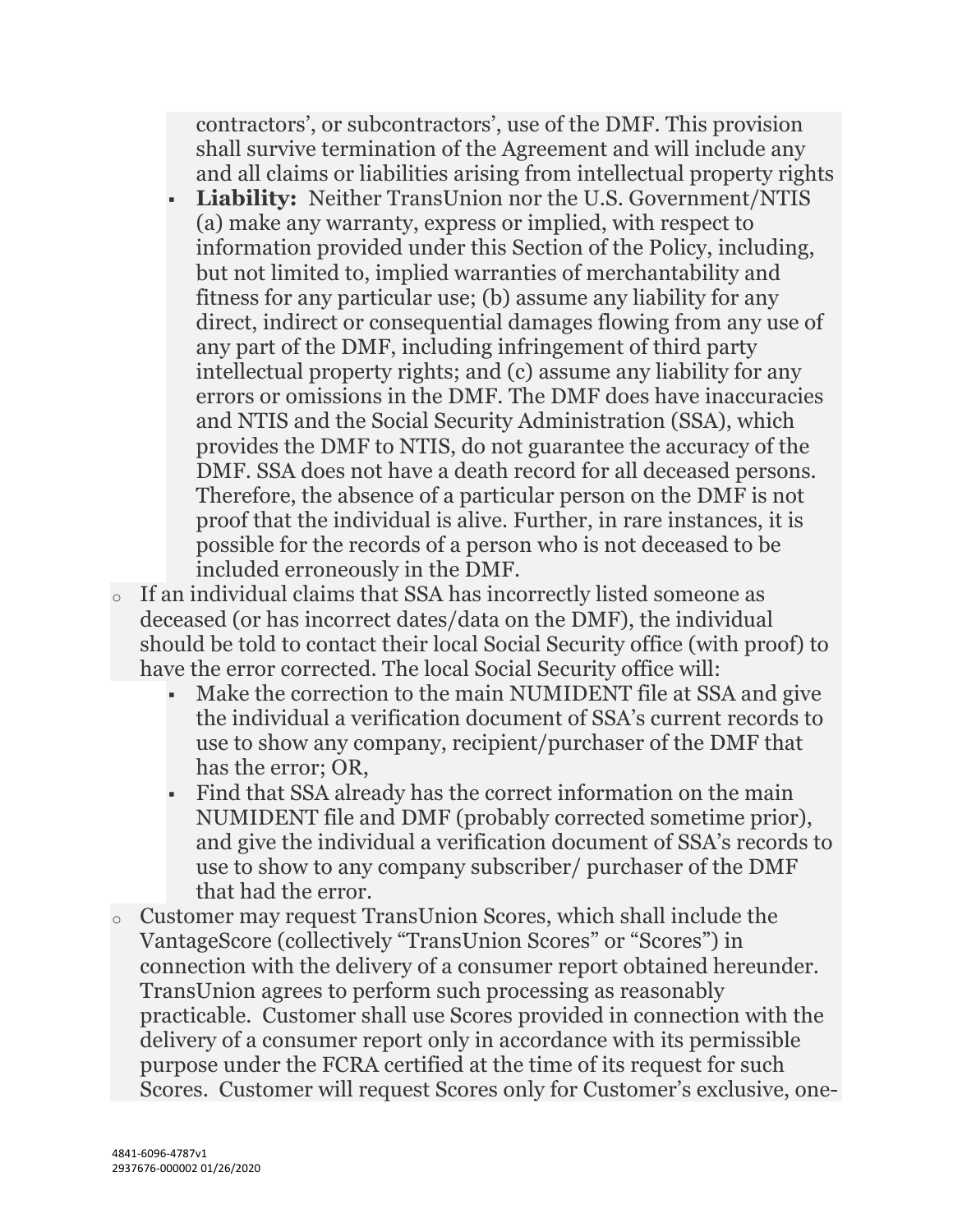time use. Customer may store Scores solely for Customer's own use in furtherance of Customer's original purpose for obtaining the Scores.

- o Adverse Action Factors: Customer recognizes that factors other than the Score may be considered in making a decision as to a consumer. Such other factors include, but not limited to, the consumer report, the individual account history, application information, and economic factors. Score reason codes may be provided to the Customer, which are designed to indicate the principal factors that contributed to the Score, and may be disclosed to consumers as the reasons for taking adverse action, as required by the Equal Credit Opportunity Act ("ECOA") and its implementing Regulation ("Reg. B"). The TransUnion Score itself, when accompanied by the corresponding reason codes, may also be disclosed to the consumer who is the subject of the TransUnion Score. However, the TransUnion Score itself may not be used as the reason for adverse action under Reg. B.
- o Customer shall not use any Scores for model development or model calibration and shall not reverse engineer any Scores. TransUnion Scores are proprietary to TransUnion and shall not be disclosed to any other third party without TransUnion's prior written consent, except as expressly permitted herein or where clearly required by law. All Scores provided hereunder will be held in strict confidence and may never be sold, licensed, copied, reused, or reproduced, and may never be disclosed, revealed or made accessible, in whole or in part, to any Person, except: (i) to those employees of Customer with a need to know and in the course of their employment; (ii) to those agents and contractors of Customer who have a need to know in connection with Customer's use of the Scores as permitted hereunder and who have executed a written agreement that limits the use of the Scores by the third party only to the use permitted to Customer and contains the prohibitions set forth herein regarding model development, model calibration, reverse engineering and confidentiality; (iii) when accompanied by the corresponding reason codes, to the consumer who is the subject of the Score, when in connection with an adverse action notice; (iv) to government regulatory agencies; or (v) as required by law. For the purpose of this Section, "Person" shall mean an individual, a partnership, a corporation, a limited liability company, a trust, a joint venture, an unincorporated organization and any Government Authority. For the purpose of this Section, "Government Authority" means any national, provincial, state, municipal, local or foreign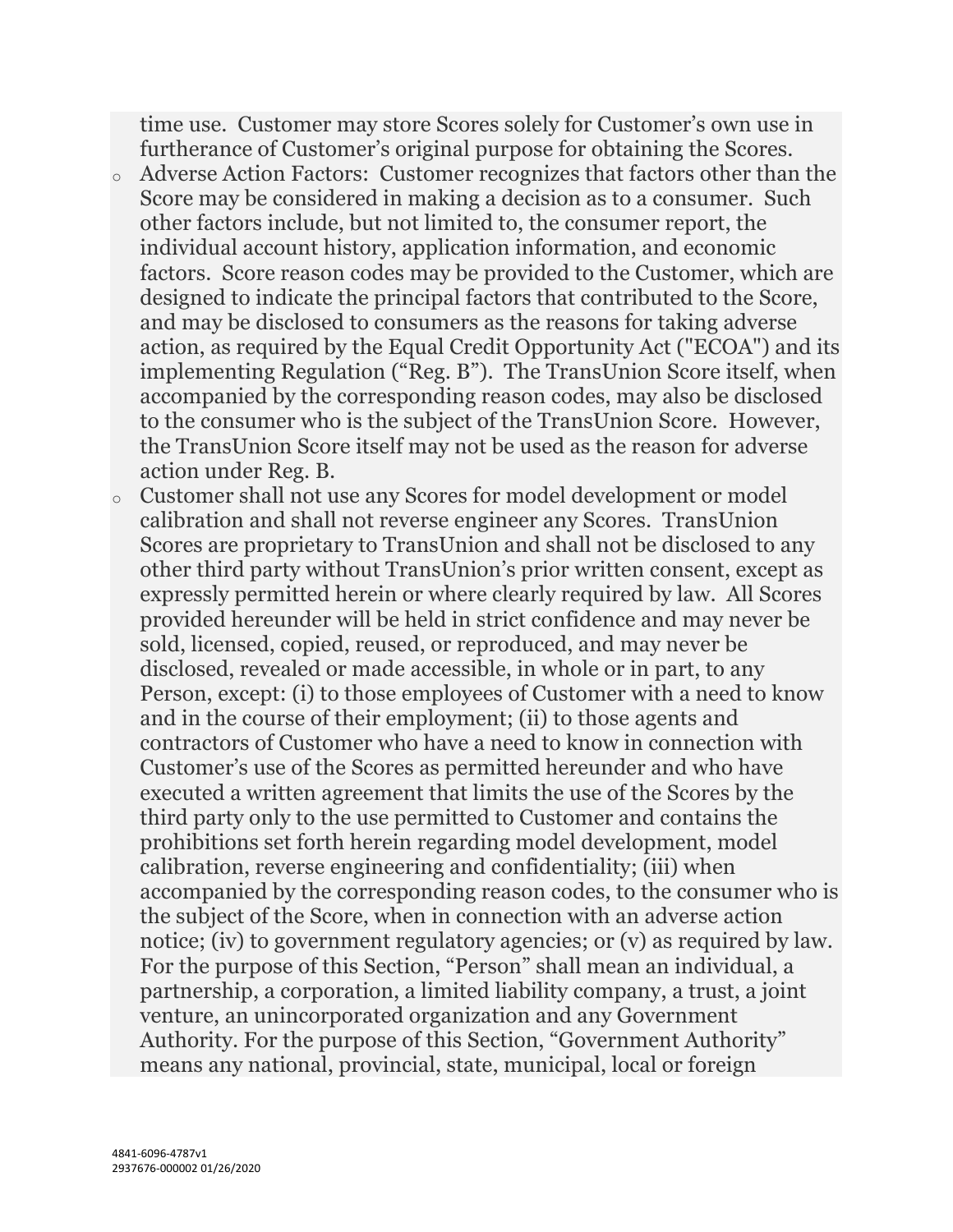government, ministry, department, commission, board, bureau, agency, authority, instrumentality, unit, or taxing authority thereof.

- o Scores without Score Factors or Adverse Action Codes: Scores without score factors or adverse action codes may be made available to Customer in conjunction with Customer's request for Consumer Reports. Customer hereby represents and warrants that when Customer requests Scores without score factors or adverse action codes, Customer shall not use such Scores, nor any information derived therefrom: (i) to take any adverse action as to any individual consumer; or, (ii) except for prioritization of collection of a credit account, in connection with the collection of an account, when such use is consistent with the permissible purpose certified by Customer to obtain such Score(s).
- o TransUnion Score Performance: Certain TransUnion Scores are implemented with standard minimum exclusion criteria. TransUnion shall not be liable to Customer for any claim, injury, or damage suffered directly or indirectly by Customer as a result of any End User requested changes to the exclusion criteria which result in normally excluded records being scored by such TransUnion Scores. TransUnion warrants that the scoring algorithms used in the computation of the scoring services provided under this Agreement ("Models"), are empirically derived from credit data and are a demonstrably and statistically sound method of rank-ordering candidate records with respect to the purpose of the TransUnion Scores when applied to the population for which they were developed, and that no scoring algorithm used by a TransUnion Score uses a "prohibited basis" as defined in ECOA and Reg. B promulgated thereunder. The TransUnion Score may appear on a credit report for convenience only, but is not a part of the credit report nor does it add to the information in the report on which it is based.

#### ARTICLE III: PAYMENT

Section 3.01 — Fee: Customer shall pay the Fees when due.

Section 3.03 — Costs: Customer shall pay all direct costs, including (without limitation) postage, shipping, travel, lodging, per diem, telephone, telecommunications, material and reproduction expenses incurred in performing Services under this Agreement. Customer shall pay any and all applicable taxes.

Section 3.04 — Invoicing: HRS shall invoice Customer monthly for Fees and expenses in connection with Services, and Deliverables furnished or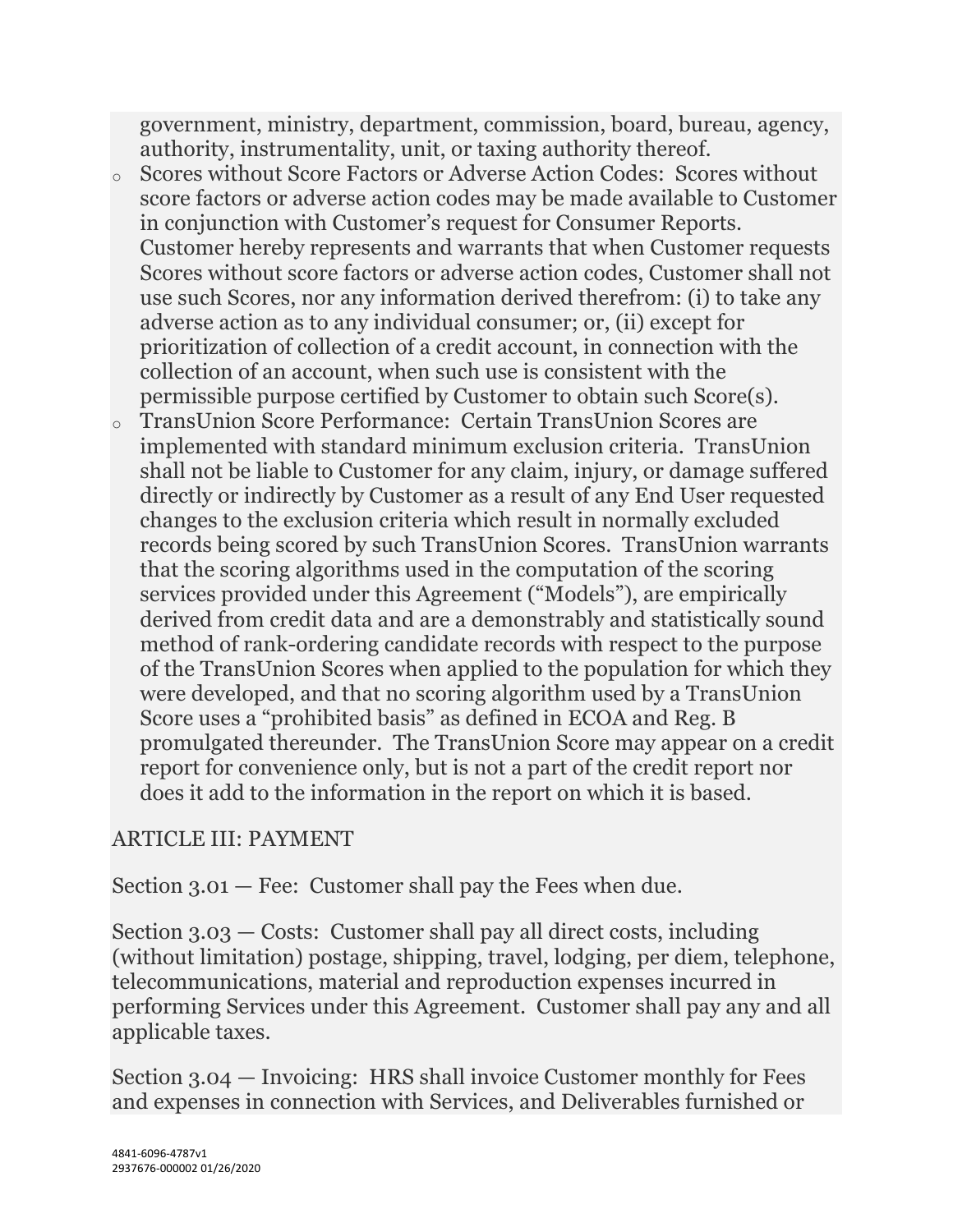provided under this Agreement. Customer shall pay any such invoice in full on the due date thereof or within twenty days of receiving such invoice, whichever is earlier. Any amount of money which is not paid by Customer when due shall be increased by a late fee equal to 1½% for each month or portion thereof in which such amount is due and not paid.

Section 3.05 – Taxes: HRS shall add to each invoice, and Customer shall pay, any sales, use, excise, value added, property, and other taxes and duties however designated that are levied by any taxing authority relating to the HRS Services, Deliverables and any Third Party Software invoiced through HRS. In no event shall Client be responsible for taxes based upon the gross or net income of HRS or for taxes that have been assessed to HRS prior to the Effective Date of this Agreement.

### ARTICLE IV: LICENSES

Section 4.01 — Deliverables: Subject to Customer's compliance with the obligations of Customer under this Agreement, including (without limitation) payment obligations, HRS hereby grants Customer a nonexclusive, non-transferable license to use the Deliverables (excluding the Third Party Technology) at the Customer Facility for the Term.

Section 4.02 – Third Party Technology: Customer hereby acknowledges and agrees that the execution of this Agreement or the performance of Services hereunder shall not be construed as the grant of a license to Customer to access or use any Third Party Software, and that such license will granted solely pursuant to the accepted EULA applicable to such Third Party Software. Customer agrees to use the Third Party strictly in accordance with the EULA and any accompanying documentation. Customer shall defend, indemnify and hold harmless HRS from any lost, cost or damage (including reasonable attorneys' fees) suffered or incurred by HRS as a result of the breach by Customer of the obligations stated in the immediately preceding sentence.

## ARTICLE V: PROPRIETARY INFORMATION

Section 5.01 – Proprietary Information: The parties understand and acknowledge that nature of the consulting Services to be provided herein may require the exchange or sharing of certain information of a confidential and proprietary nature, including, by way of example, each Party's trade secrets, private or secret processes as they exist from time to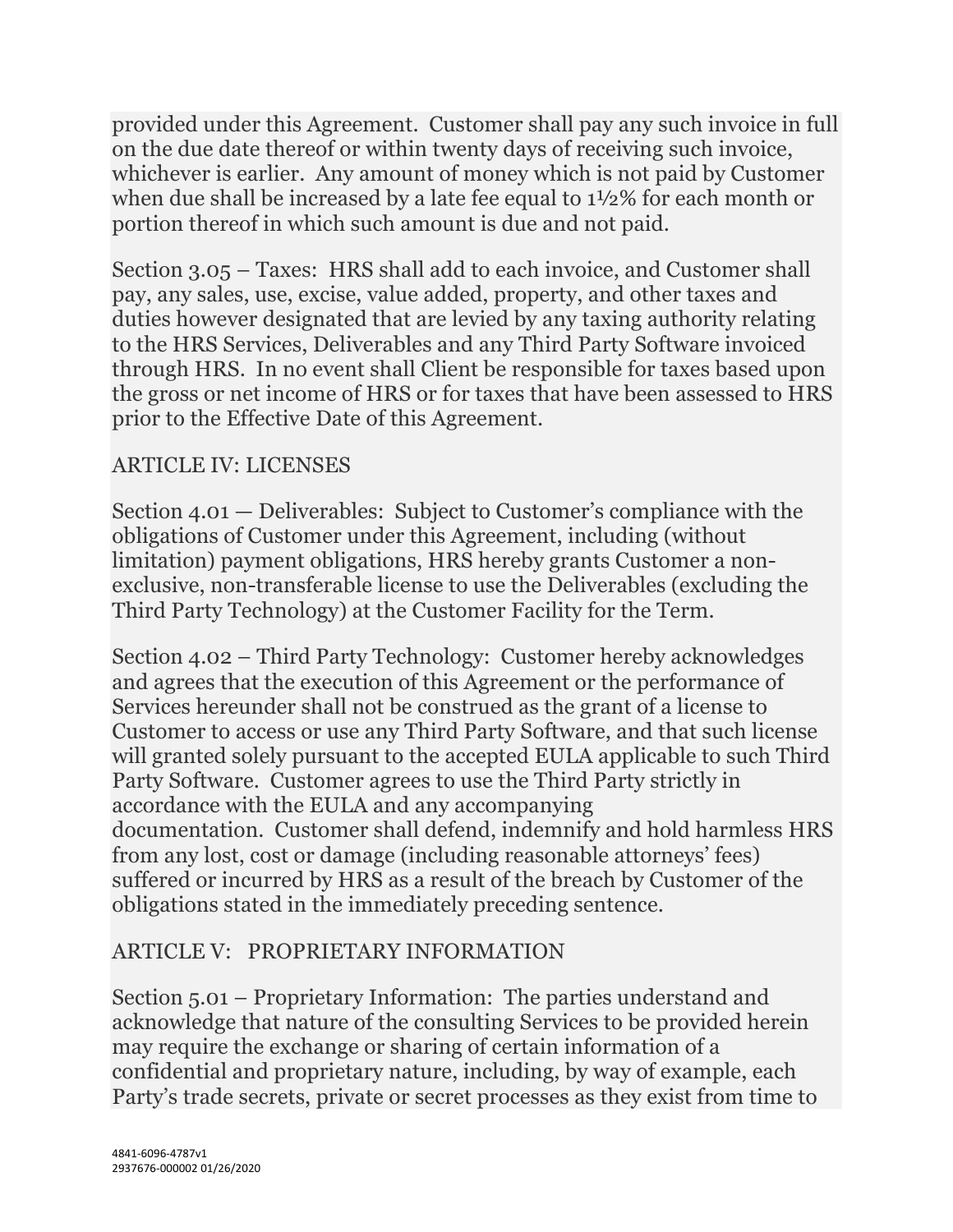time, and information concerning products, developments, techniques, new product plans, equipment, inventions, discoveries, patent applications, ideas, designs, engineering drawings, sketches, renderings, other drawings, manufacturing and test data, computer programs (excluding Third Party Software), progress reports, materials, costs, specifications, processes, methods, research, procurement and sales activities and procedures, promotion and pricing techniques, and credit and financial data concerning customers of the HRS and its subsidiaries, as well as information relating to each Party's management, planning and operations (collectively, "*Proprietary Information*"). The Parties each recognize the Proprietary Information of the other as valuable, special, and unique assets. Accordingly, any Proprietary Information of a Party (the "*Disclosing Party*") shared with, revealed to, or obtained by the other Party (the "*Receiving Party*") as a result of this Agreement shall be considered confidential and shall be the sole and exclusive property of the Disclosing Party.

Section 5.02 – Obligations of Receiving Party: Receiving Party agrees that it will not, during the Term or for a period of three (3) years thereafter, disclose any Proprietary Information to or discuss any Proprietary Information with any other person or entity, except: (i) employees, professional advisors, prospective investors and lenders on a need-to-know basis, or (ii) with the prior written consent of the Disclosing Party, or (iii) pursuant to, and in accordance with the terms of, any court decree, subpoena, or other legal or administrative order or process reasonably believed by Receiving Party to compel such disclosure, provided that the Receiving Party shall give Disclosing Party at least five (5) days (if applicable) prior written notice of any proposed disclosure pursuant to this clause and shall cooperate in all reasonable respects in any efforts that Disclosing Party may elect to make to oppose such compelled disclosure. Receiving Party agrees to use best efforts to prevent any inadvertent disclosure of any Proprietary Information to or discussion of any Proprietary Information with any other person or entity.

Section 5.03 – Termination and Exclusions: Receiving Party's obligations under **Section 5** hereof shall terminate with respect to any particular portion of the Proprietary Information, and such portion shall cease to constitute Proprietary Information for purposes of this Agreement, to the extent that any of the following is true: (a) such portion of the Proprietary Information was in the public domain at the time the Confidential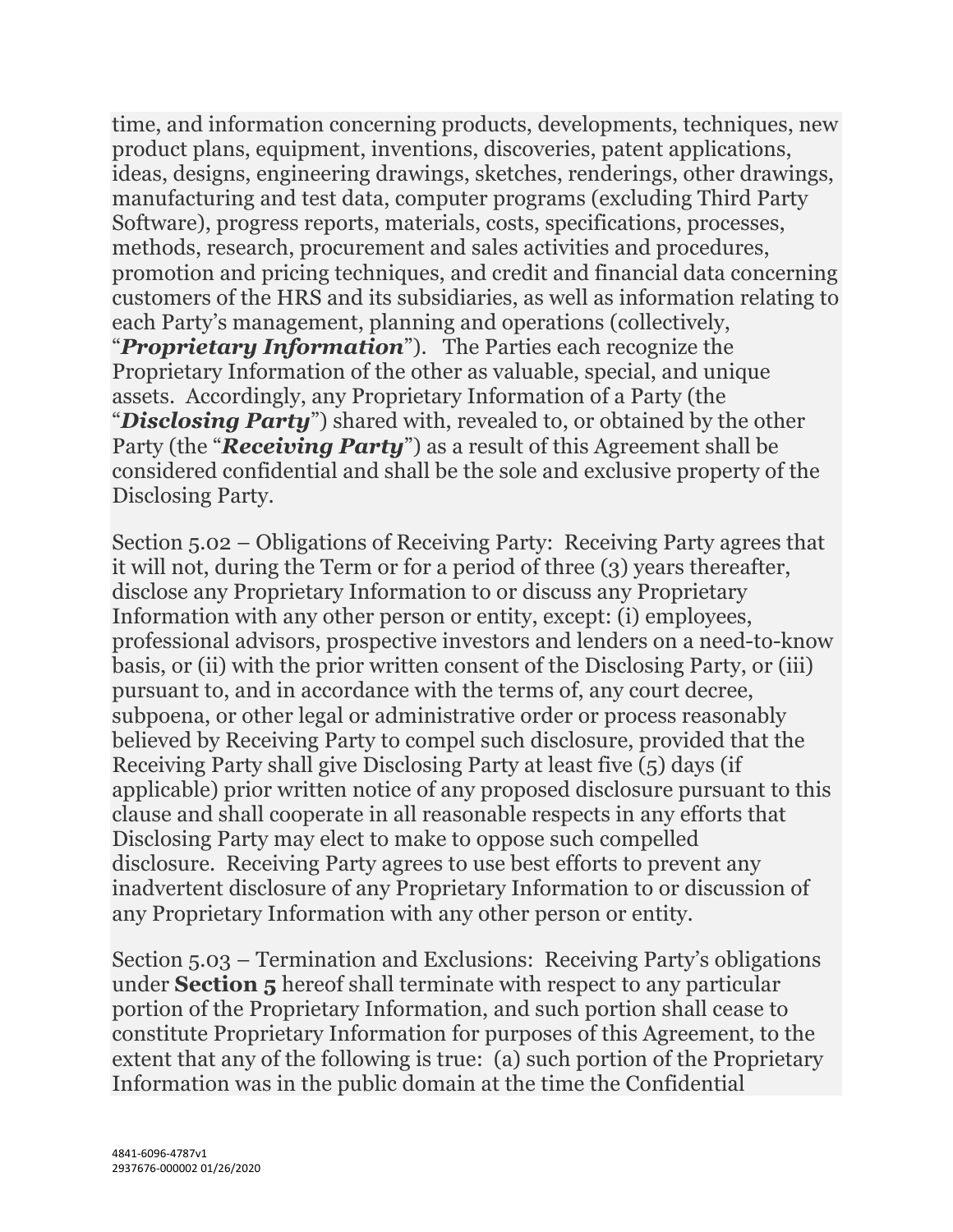Information was communicated; (b) such Proprietary Information enters the public domain, through no action of Receiving Party or its employees or professional advisors subsequent to the time the Proprietary Information was communicated; (c) Such Proprietary Information is obtained or acquired by Receiving Party from a source, in lawful possession of such information, provided that such source is not bound by a confidentiality agreement with or other obligation of secrecy to the Disclosing Party.

Section 5.04 – Return of Proprietary Information: Promptly upon the termination or expiration of this Agreement (or earlier, upon written request) the Receiving Party shall return all Proprietary Information to Disclosing Party. Notwithstanding the foregoing, HRS may retain: (a) one copy of the Proprietary Information it receives from Customer to the extent necessary for: (i) prosecuting or defending its interests in actual or anticipated litigation or enforcing any rights with respect to this Agreement, or (ii) regulatory compliance, auditing or corporate record keeping purposes; and (b) electronic files of the Proprietary Information created by HRS's automatic computer generated backup systems, provided that such files shall be deleted in the ordinary course of HRS's file maintenance systems, shall not be generally accessed by HRS's personnel and shall nevertheless remain subject to the terms of this Agreement, including without limitation copies of and notes relating to such Proprietary Information (both written and electronic) made Buyer.

Section 5.06 – Right to Specific Relief: The Parties recognize and acknowledge that the limitations set forth in this **Article 5** are properly required for the adequate protection of the business of Customer and HRS, and that any violation of any of the provisions of this **Article 5** is likely to cause irreparable injury for which money damages are neither adequate nor ascertainable. Accordingly, either Party (in its capacity as a Disclosing Party) shall have the right to have the provisions of this **Article 5** specifically enforced by a court of competent jurisdiction, including without limitation its right to terminate this Agreement, in addition to any other remedies that aggrieved Party may have. Further, the Party breaching the covenants set forth in this **Article 5** hereby consents to the entry of an injunction or other similar relief without the necessity of posting a bond or other financial insurance. Additionally, the aggrieved Party shall be entitled to recover its costs and expenses (including reasonable attorneys' fees) incurred in enforcing its rights under this **Article 5**.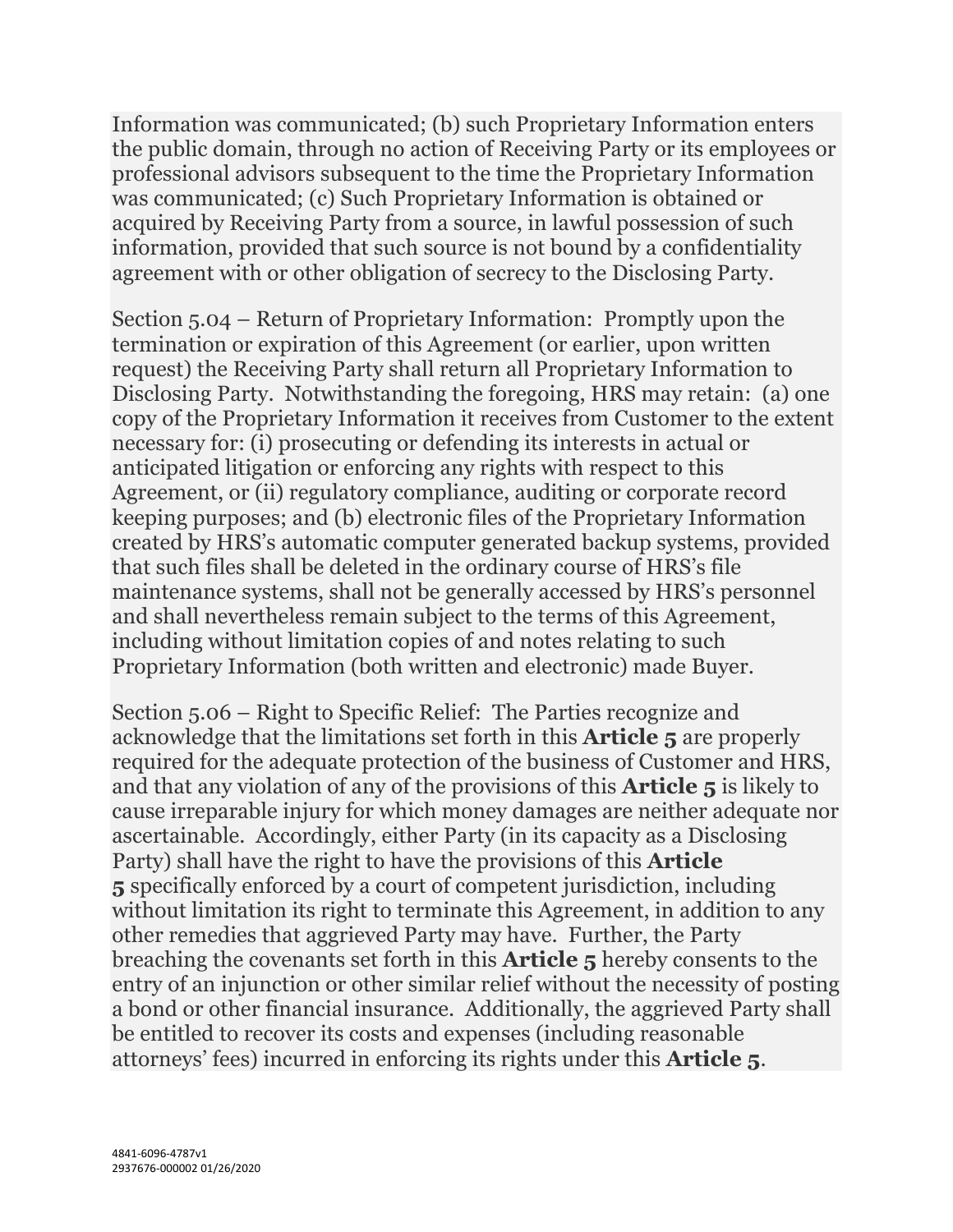#### ARTICLE VI: LIMITED WARRANTY & EXCLUSIONS

Section 6.01 — Service Warranty: The Services shall be performed on a reasonable efforts basis by qualified personnel in accordance with standard industry practices for similar services.

#### **SECTION 6.02 – DELIVERABLES WARRANTY: THE DELIVERABLES ARE PROVIDED UNDER THIS AGREEMENT "AS IS" WITHOUT WARRANTY OF ANY KIND. HRS MAKES NO WARRANTY REGARDING THE DELIVERABLES, EXPRESS OR IMPLIED. HRS DISCLAIMS AND CUSTOMER HEREBY WAIVES ALL WARRANTIES,**

**EXPRESS OR IMPLIED, INCLUDING, BUT NOT LIMITED TO, WARRANTIES OF MERCHANTABILITY AND IMPLIED WARRANTIES OF FITNESS FOR A PARTICULAR PURPOSE.**

**SECTION6.03 – DISCLAIMER REGARDING THIRD PARTY SOFTWARE: All Third Party Software is licensed to Customer in accordance with a separate EULA included with the Third Party Software, and subject to any restrictions set forth herein or in the Documentation. Customer agrees to abide by all of the terms and conditions of such Third Party Software EULA, and a breach of any such agreement will be considered a material breach of this Agreement. Except as expressly set forth herein or in a written agreement between HRS and Customer, HRS shall have no responsibility with respect to any Third Party Software, and Customer will look solely to the licensor(s) of the Third Party Software for any remedy. HRS claims no right in the Third Party Software, and the same is owned exclusively by the licensor(s) of the Third Party Software. HRS makes no representations or warranties whatsoever, express or implied, concerning Third Party Software, INCLUDING BUT NOT LIMITED TO, THE IMPLIED WARRANTIES OF MERCHANTABILITY, FITNESS FOR A PARTICULAR PURPOSE, TITLE, AND NON-INFRINGEMENT or the availability, reliability, accuracy or performance thereof. THIRD PARTY SOFTWARE will be made available to Customer by HRS on an "as is, where is" basis by HRS. With the exception of First Level Support, Customer shall look solely to the owner and/or licensor for the Third Party Software for any issues, errors, troubleshooting, fixes, bug remediation or warranty claims. Except as may otherwise be**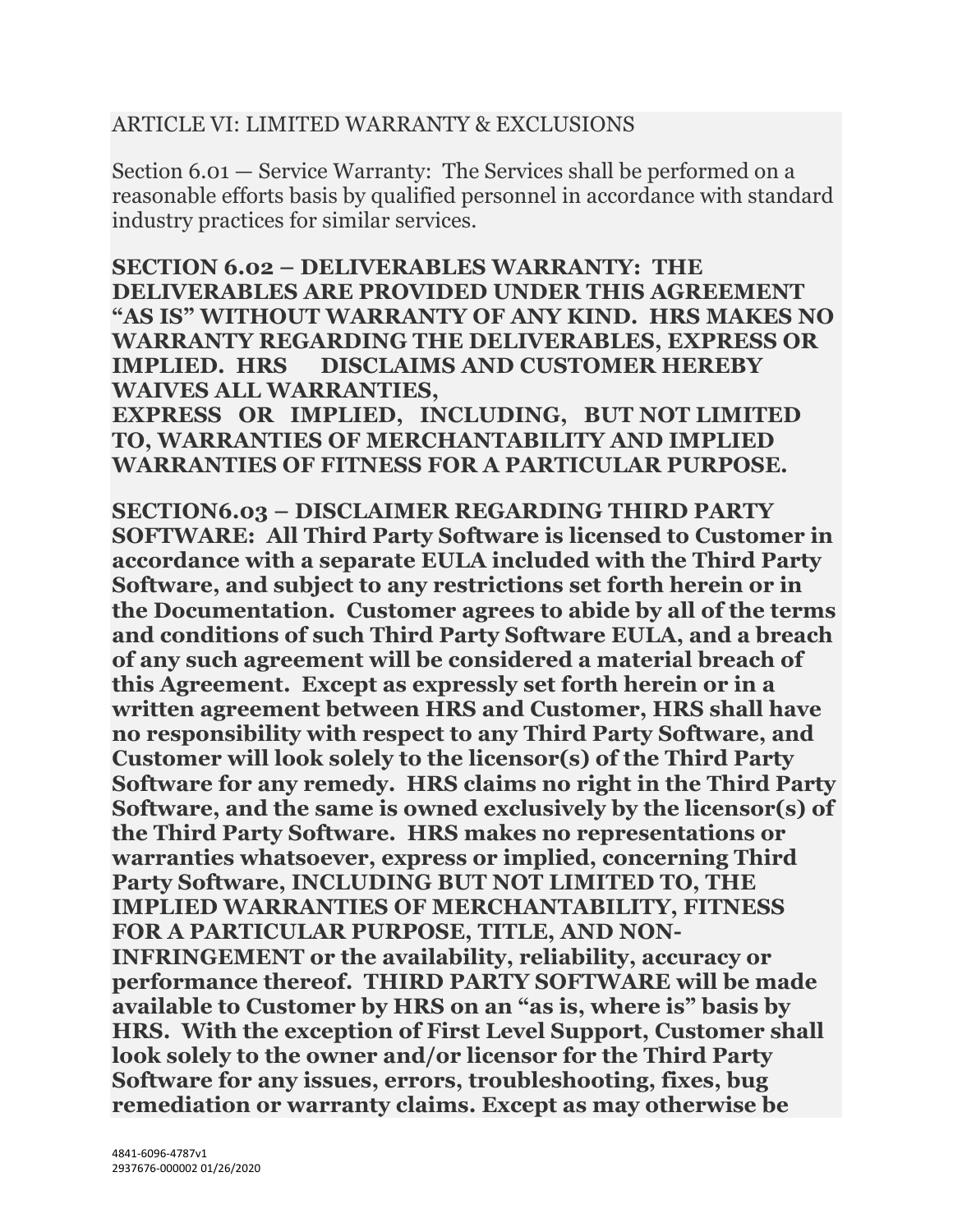### **provided in the Third Party Software EULA, Customer's right and license to such Third Party Software terminates at such time as this Agreement terminates.**

Section 6.04 — Express Warranties: Customer hereby acknowledges and agrees that HRS (including officers, employees, agents, directors and independent contractors of HRS) has not granted to Customer or made any express warranties concerning the Services, the Deliverables or Third Party Software except the limited warranty for Services set forth in **Section 6.01**.

Section 6.05 — Limitation of Damages: HRS shall not be liable to Customer or to a third party under this Agreement for any direct, indirect, lost profits, consequential, exemplary, incidental, or punitive damages, regardless of the form of action, whether in contract or in tort, including negligence, regardless of whether HCR has been advised of the possibility of such damages in advance or whether such damages are reasonably foreseeable.

Section 6.06 – Exclusive Remedy: The exclusive remedy of Customer for any reason and for any cause of action whatsoever in connection with or relating to the Agreement, or any transaction involving the Deliverables, regardless of the form of action, whether in contract or in tort, shall be limited to repair or replacement of the Deliverables or re-performance of Services, as determined by HRS.

Section 6.07 — Limitation of Liability: Notwithstanding Section 6.06, the liability of HRS for any reason and for any cause of action whatsoever in connection with this Agreement, regardless of the form of action, whether in contract or in tort, including negligence, shall be limited to the amount of money received by HRS from Customer pursuant under the Agreement from which such damages or liability arose.

Section 6.08 — Force Majeure: HRS shall be not liable to Customer for failing to perform Services hereunder because of circumstances beyond the control of HRS. Such circumstances shall include (without limitation) any acts or omissions of any government or governmental authority, natural disaster, act of a public enemy, acts of terrorism, riot, sabotage, labor disputes, war, laws, court orders, telecommunication failure, electronic mail failure, power failure, delays in transportation or deliveries of supplies or materials, acts of God, computer failure, failure of Customer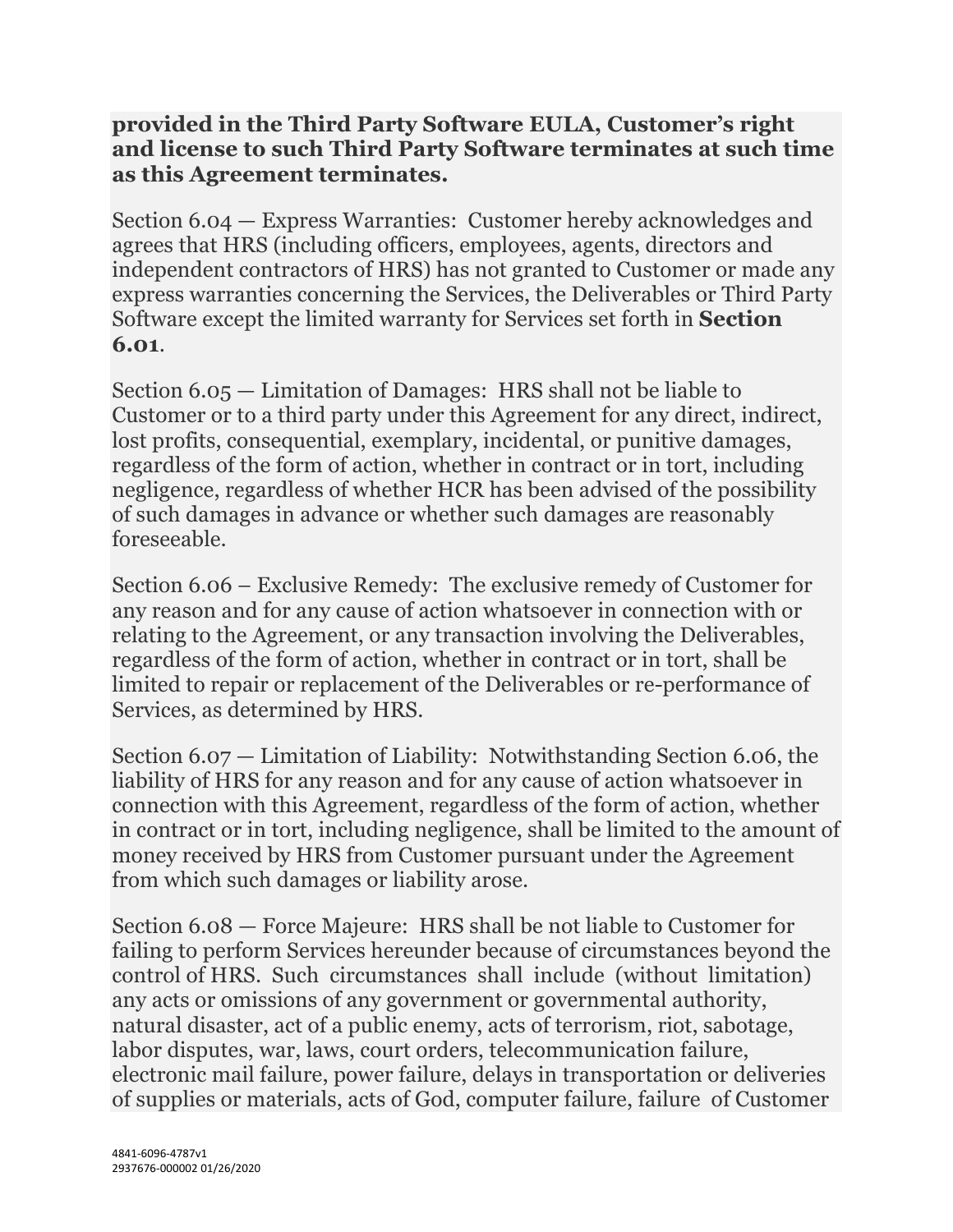to cooperate with the reasonable requests of HRS, breach of this Agreement, and any events reasonably beyond the control of HRS.

Section 6.09 – HRS Indemnification: HRS does hereby agree and covenant to indemnify, defend, and save and hold harmless Customer and its officers, owners and directors from any and all claims, demands, actions, causes of action, suits at law or in equity, damages, costs, expenses, and losses of any kind or nature whatsoever (including cost of court and reasonable attorneys' fees) which may hereafter arise directly and proximately from: (a) the negligent provision of the Services and/or willful misconduct, or (b) for breach of any representations, warranties or covenants of HRS set forth herein. HRS's obligations under this **Section 6.09** shall survive expiration or earlier termination of this Agreement for a period of three (3) years.

Section 6.10 — Customer Indemnification: Customer does hereby agree and covenant to indemnify, defend, and save and hold harmless HRS and its officers, owners and directors from any and all claims, demands, actions, causes of action, suits at law or in equity, damages, costs, expenses, and losses of any kind or nature whatsoever (including cost of court and reasonable attorneys' fees) which may hereafter arise directly and proximately from: (a) the business activities and operations of Customer (which do not involve the direct input, supervision or direction of Consultant); or (b) breach of any representations, warranties or covenants of Customer set forth herein. Customer's obligations under this Section 6.10 shall survive expiration or earlier termination of this Agreement for a period of three (3) years.

Section 6.11 — Reliance: Unless advised to the contrary in writing at the time of disclosure, HRS shall be entitled to rely on any information provided by Customer as true and correct.

Section 6.12 — Customer Indemnification for violations of the FCRA: Customer does hereby agree and covenant to indemnify, defend, and save and hold harmless HRS and its officers, owners and directors from any and all claims, demands, actions, causes of action, suits at law or in equity, damages, costs, expenses, and losses of any kind or nature whatsoever (including cost of court and reasonable attorneys' fees) which may hereafter arise directly and proximately from: any failure of Customer to follow the terms and conditions the Fair Credit Reporting Act.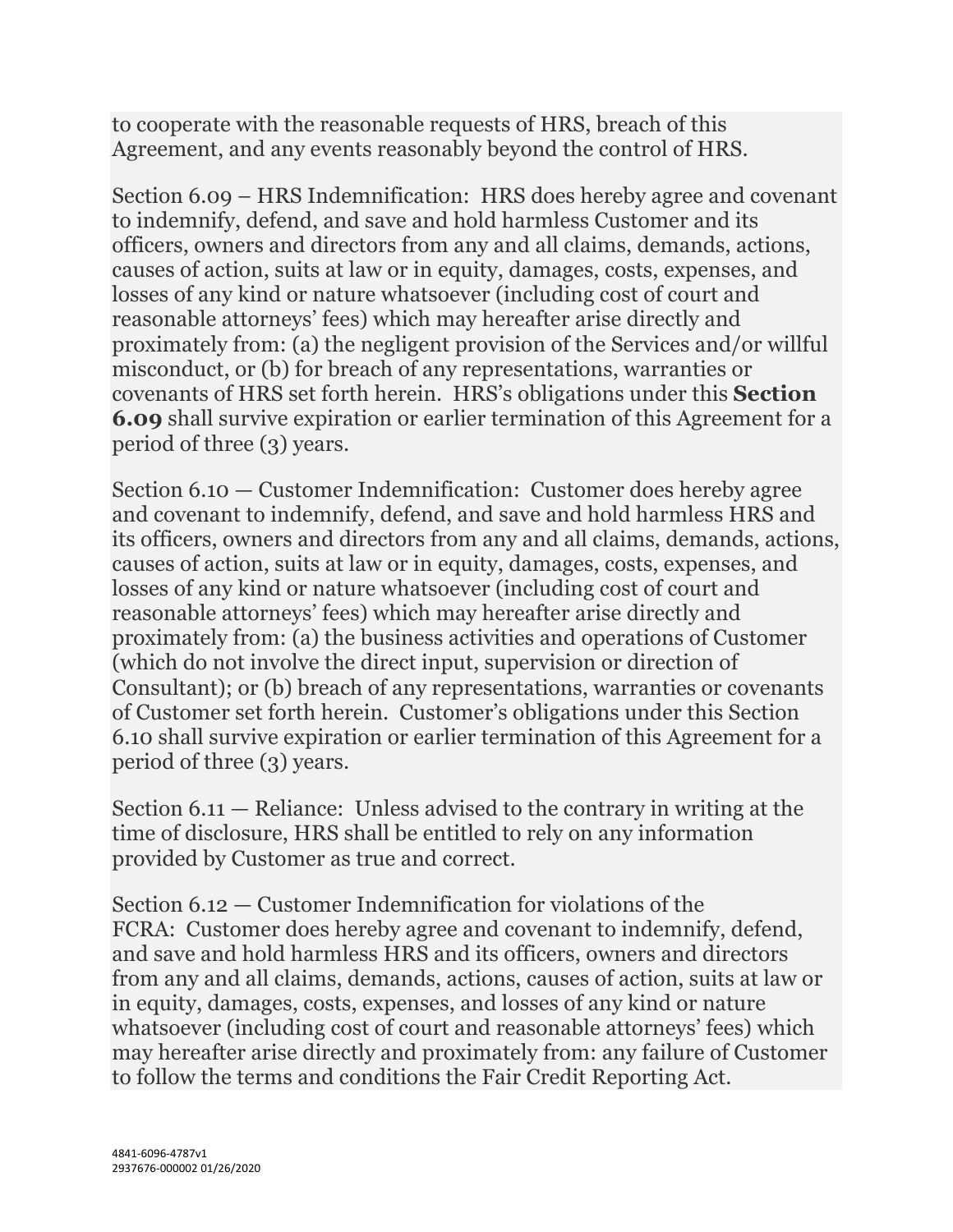Customer's obligations under this Section 6.12 shall survive expiration or earlier termination of this Agreement for a period of five (5) years.

### ARTICLE VII: TERMINATION

Section 7.01 — Termination Limitations: This Agreement shall only be terminated or canceled as provided under this Article VII. This Agreement shall be valid for the Term.

Section 7.02 — Termination: Either party may terminate this Agreement for convenience upon providing sixty (60) days written notice of termination to the other party except for HRCompli E-Learn services. HRCompli E-Learn services may be terminated by either party upon providing thirty (30) days written notice of the 12 month anniversary.

Section 7.03 — Cancellation: If a party violates its obligations under this Agreement, the other party may cancel this Agreement by sending Cancellation Notice describing the noncompliance to the noncomplying party. Upon receiving Cancellation Notice, the noncomplying party shall have twenty (20) days from the date of such notice to cure any such noncompliance. If such noncompliance is not cured within the required twenty (20) day period, the party providing Cancellation Notice shall have the right to cancel this Agreement as of the twenty-first (21st) day after the date of the Cancellation Notice. Notwithstanding, any provision to the contrary of this Agreement, Customer failure to pay an invoice shall be sufficient cause for cancellation of this Agreement by HRS.

Section 7.04 — Return of Materials: Upon termination or cancellation of this Agreement, Customer shall return to HRS all Deliverables and all property of HRS and shall provide HRS with a certificate of compliance with this Section 7.04 signed by an authorized representative of Customer. HRS shall not be liable or responsible for the storage, back-up or return of any data or information belonging to Customer, its personnel or clients which is exported to Third Party Software of third party databases and the security and return of such information shall be solely as set forth in the EULA.

Section 7.05 – Payment of Accrued Fees: In the event either Customer or HRS terminates this Agreement pursuant to **Article VII** above, Customer shall pay to HRS, within five business days after the date of termination, all accrued but unpaid Fees and pass-through expenses incurred by HRS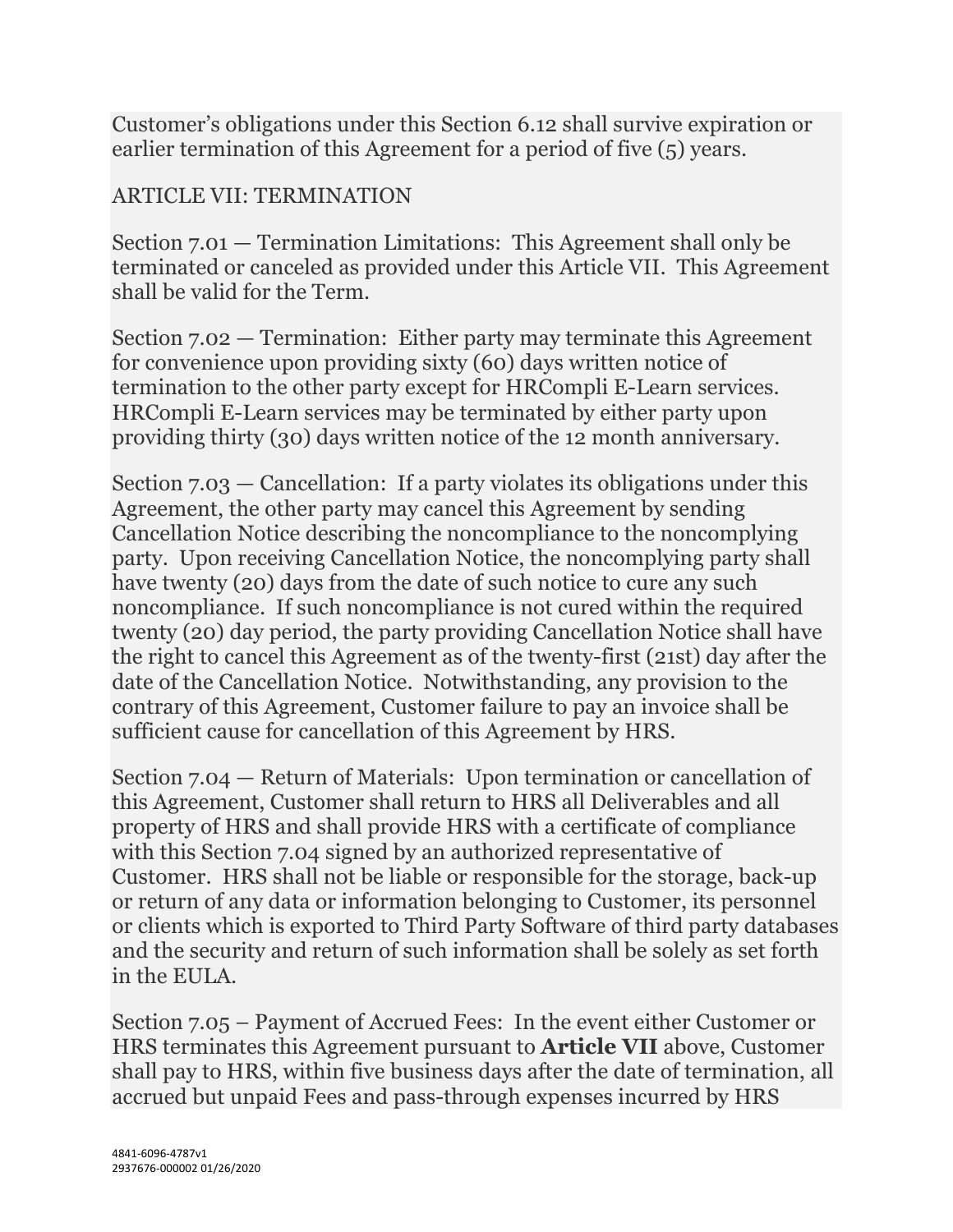through the date of termination. HRS shall deliver a closing invoice to Customer no later than 5 business days subsequent to the date of termination setting forth the Fees and expenses payable. In the event any portion of such invoiced fees and expenses remains unpaid beyond the 30th day after the date of termination, Customer shall pay a late charge of 1.5% per month on the amount of the unpaid balance. Customer agrees to reimburse HRS for any and all expenses HRS may incur, including reasonable attorneys' fees, in taking action to collect any past due and unpaid Service Fees and expenses due to HRS hereunder.

### ARTICLE VIII: HCR'S OTHER BUSINESS ACTIVITIES:

Section 8.01 – HRS's other Business Activities: Notwithstanding the foregoing, it is acknowledged and understood that the nature of HRS's business requires HRS to devote time, attention, skills and resources to multiple customers and Customers. Accordingly, HRS shall not be required to provide the Services to Customer as its sole and exclusive function, and HRS may have other business interests and may engage in other activities in addition to those relating to the Customer. HRS may provide Services to competitors of the Customer, or other Customers in the same or similar fields or industries as Customer, provided that HRS complies in all respects with the provisions of **Article 5** above. Neither the Customer nor any of its members, owners, shareholders, officers, directors or personnel shall have any right, by virtue of this Agreement, to share or participate in such other investments or activities of HRS or to the income or proceeds derived therefrom. HRS shall incur no liability to the Customer as a result of engaging in any other business or venture, except for any liability resulting from the breach of **Article 5** hereof.

### ARTICLE IX MISCELLANEOUS

Section 9.01 — Assignments: All assignments of rights under this Agreement by Customer, without the prior written consent of HRS shall be void.

Section 9.02 — Entire Agreement: This Agreement contains the entire understanding of the parties and supersedes previous verbal and written agreements between the parties concerning the subject matter herein.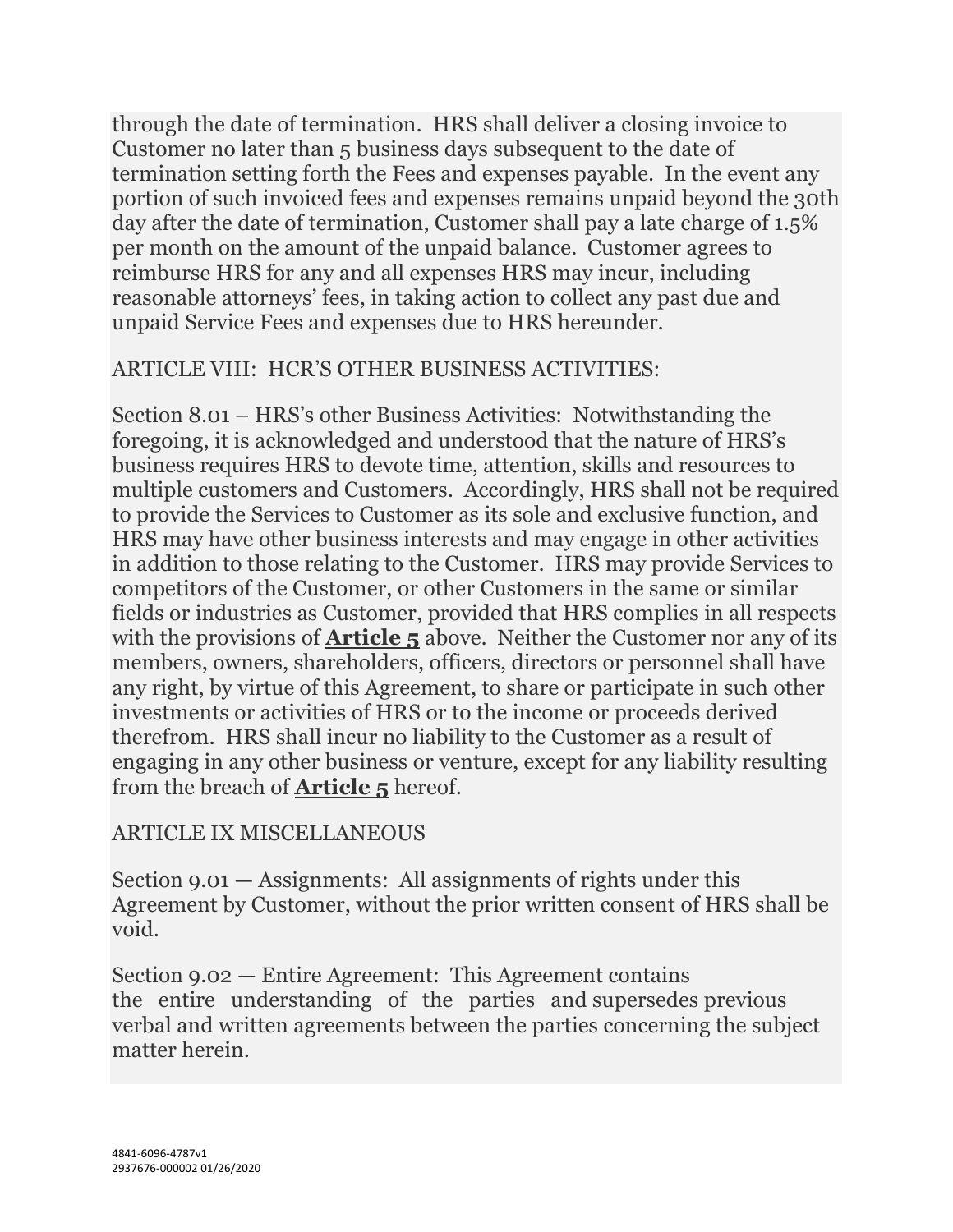Section 9.03 — Amendments and Modifications and Severability: Alterations, modifications or amendments of a provision of this Agreement shall not be binding unless such alterations, modifications or amendments are in writing and signed by authorized representatives of HRS and Customer. If a provision of this Agreement is rendered invalid, the remaining provisions shall remain in full force and effect.

Section 9.04 — General: The headings and captions of this Agreement are inserted for reference convenience and do not define, limit or describe the scope or intent of this Agreement or any particular section, paragraph or provision. Pronouns and nouns shall refer to the masculine, feminine, neuter, singular or plural as the context shall require.

Section 9.05 — Governing Law: This Agreement shall be governed by the laws of the state of Mississippi without regard to its conflicts of law principles.

Section 9.06 — Notice: Notices shall be in writing and shall be deemed delivered when delivered by commercial next business day delivery service, Certified or Registered Mail – Return Receipt Requested or by hand to the address set forth in this Agreement for HRS and for Customer on the signature page of this Agreement with copies. Notices shall be deemed given on the date of receipt – as evidenced in the case of Certified or Registered Mail by Return Receipt.

Section 9.07 — Waiver: Waiver of breach of this Agreement shall not constitute waiver of another breach. Failing to enforce a provision of this Agreement shall not constitute a waiver or create an estoppel from enforcing such provision. Any waiver of a provision of this Agreement shall not be binding unless such waiver is in writing and signed by the party waiving such provision.

Section 9.08 — Relationship of the Parties: Nothing herein shall be construed as creating a partnership, an employment relationship, or an agency relationship between the parties, or as authorizing either party to act as agent for the other. Each party shall maintain its separate identity.

Section 9.09 — Arbitration: With the exception of claims arising under Section 5.06 (for which the exclusive venue shall be the state courts located in Madison County, Mississippi or the federal courts situated in Jackson, Mississippi), any controversy or claim arising out of or relating to this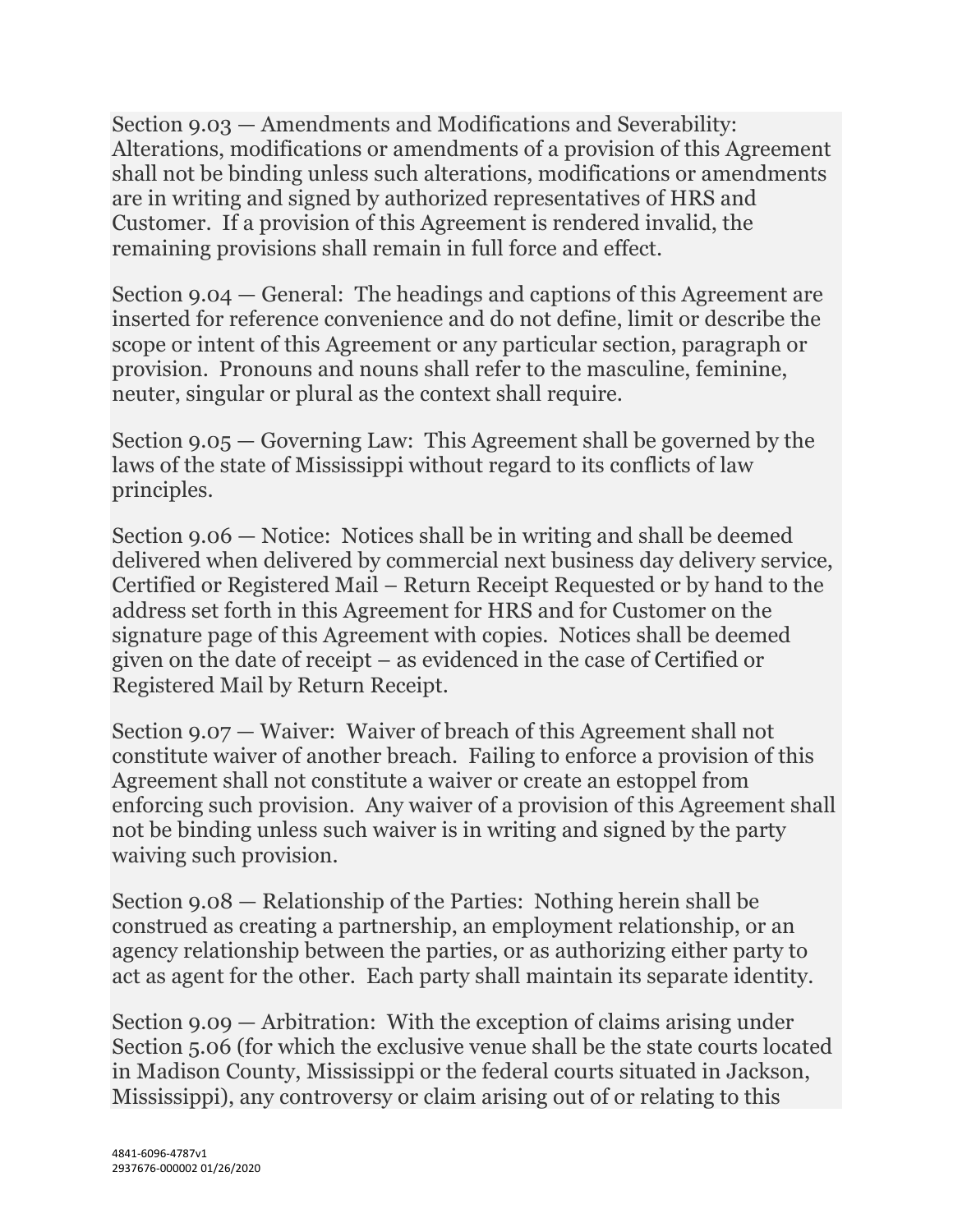Agreement, or breach thereof, shall be settled by arbitration in accordance with Arbitration Rules of the American Arbitration Association. Judgment upon the award rendered by the arbitrators may be entered in any court having jurisdiction thereof. Three qualified Arbitrators shall be selected by the parties in accordance with the Arbitration Rules of the American Arbitration Association. Each party shall have the right of discovery as set forth in the Federal Rules of Civil Procedure. The Arbitration shall be administered by the American Arbitration Association in Hinds or Madison County, Mississippi.

Section 9.10 — Continuation: The terms and provisions of Article I, III, V, VI and VIII shall survive termination and cancellation of this Agreement.

Section 9.11 – Counterparts: This Agreement may be executed in multiple counterparts each of which shall be deemed an original and which, taken together, shall constitute one and the same agreement.

Section 9.12 – Execution: This Agreement, and terms and conditions set forth herein, form a material component of your contractual obligations with respect to the use of the Services. Customer indicates its full assent to this Agreement by any of the following methods: (a) By use of the Selected Services, you are deemed to acknowledge and assent to this Agreement; or (b) by manually signing these Terms in the space provided below; or (c) by electronically indicating your assent, by way of "check box" or "click through" in your orientation and initial use of the Selected Services. Any amendments or modifications to these Terms will be binding upon you at such time as you receive written notice of same and your continued use of the Services after such notice shall indicate your continued assent to these terms, as modified.

Section 9.13. Construction: No provision of this Agreement, or of any documents delivered pursuant hereto, shall be construed against any party, or its counsel, merely because such party or counsel initially drafted such provision or document. This Agreement shall be deemed to have been jointly drafted by the parties hereto for contract construction purposes.

Section 9.14. Severability: If any term or provision of this Agreement shall be determined invalid or unenforceable to any extent or in any application, then the remainder of this Agreement shall not be affected thereby, and such term or provision shall be deemed modified to the minimum extent necessary to make it consistent with applicable law, except to such extent or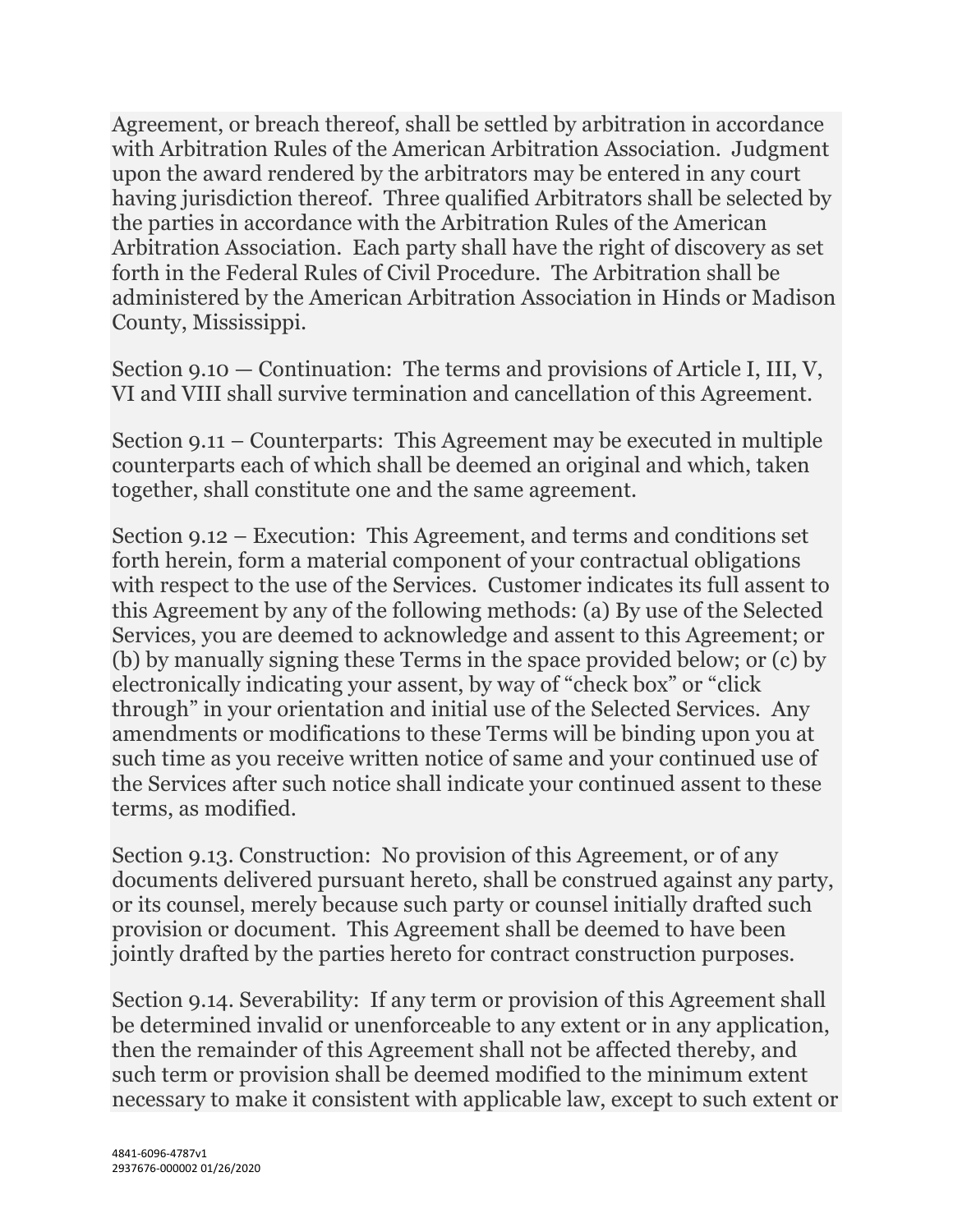in such application, shall not be affected thereby, every term and provision of this Agreement as so modified if necessary, shall be enforced to the fullest extent and in the broadest application permitted by law.

### **Addendum A-1**

**All users of consumer reports must comply with all applicable regulations. Information about applicable regulations currently in effect can be found at the Consumer Financial Protection Bureau's website, www.consumerfinance.gov/learnmore.**

## **NOTICE TO USERS OF CONSUMER REPORTS:**

## **OBLIGATIONS OF USERS UNDER THE FCRA**

The federal Fair Credit Reporting Act (FCRA), 15 U.S.C. 1681-1681y, requires that this notice be provided to inform users of consumer reports of their legal obligations. State law may impose additional requirements. The text of the FCRA is set forth in full at the Consumer Financial Protection Bureau's (CFPB) website at www.consumerfinance.gov/learnmore. At the end of this document is a list of United States Code citations for the FCRA. Other information about user duties is also available at the CFPB's website. **Users must consult the relevant provisions of the FCRA for details about their obligations under the FCRA.**

This first section of this summary sets forth the responsibilities imposed by the FCRA on all users of consumer reports. The subsequent sections discuss the duties of users of reports that contain specific types of information, or that are used for certain purposes, and the legal consequences of violations. If you are a furnisher of information to a consumer reporting agency (CRA), you have additional obligations and will receive a separate notice from the CRA describing your duties as a furnisher.

# **I. OBLIGATIONS OF ALL USERS OF CONSUMER REPORTS**

**A. Users Must Have a Permissible Purpose**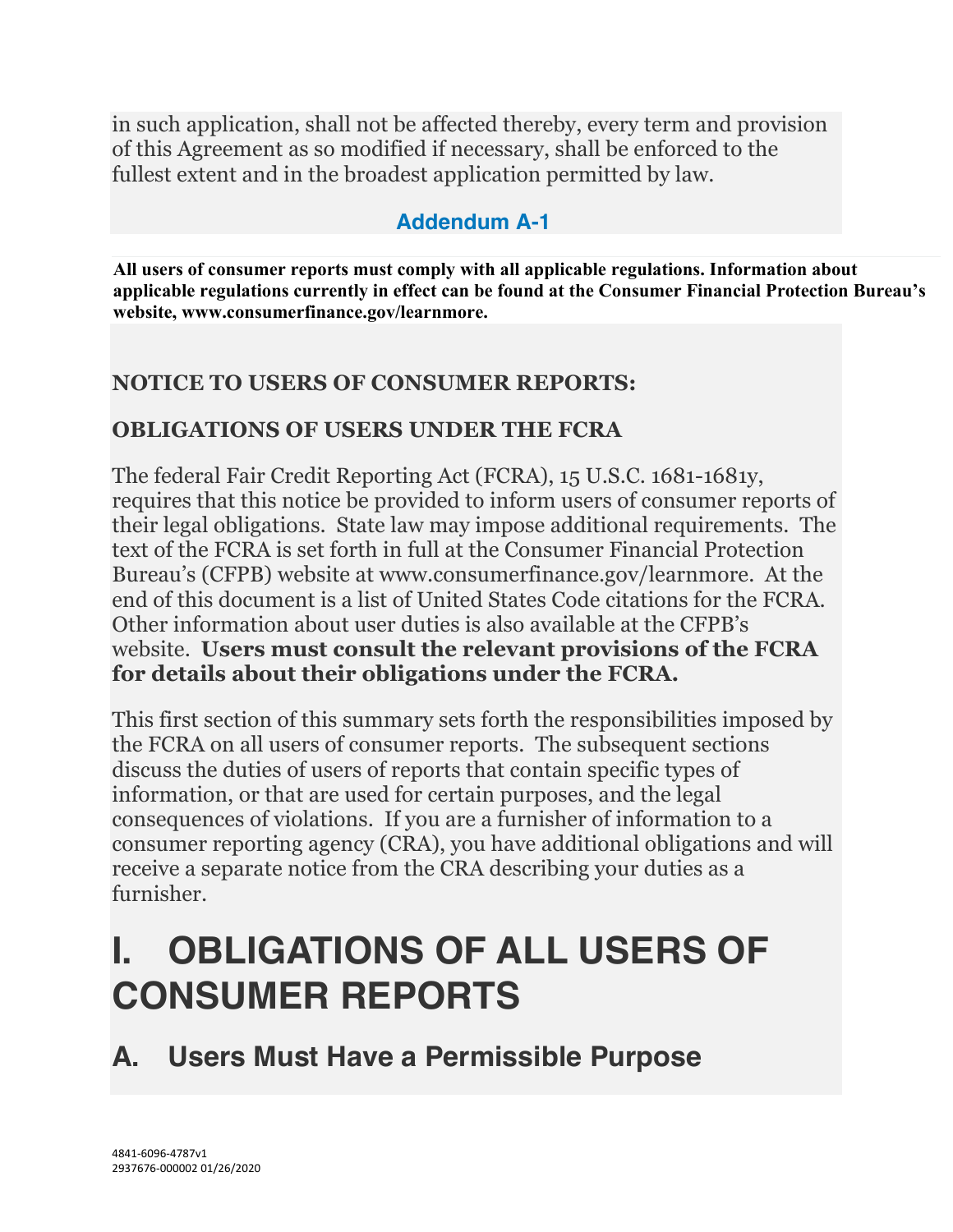Congress has limited the use of consumer reports to protect consumers' privacy. All users must have a permissible purpose under the FCRA to obtain a consumer report. Section 604 of the FCRA contains a list of the permissible purposes under the law. These are:

#### *— As ordered by a court or a federal grand jury subpoena. Section 604(a)(1)*

*— As instructed by the consumer in writing. Section 604(a)(2)*

For the extension of credit as a result of an application from a *consumer, or the review or collection of a consumer's account. Section 604(a)(3)(A)*

*— For employment purposes, including hiring and promotion decisions, where the consumer has given written permission. Sections 604(a)(3)(B) and 604(b)*

*— For the underwriting of insurance as a result of an application from a consumer. Section 604(a)(3)(C)*

*When there is a legitimate business need, in connection with a business transaction that is initiated by the consumer. Section 604(a)(3)(F)(i)*

*— To review a consumer's account to determine whether the consumer continues to meet the terms of the account. Section 604(a)(3)(F)(ii)*

*— To determine a consumer's eligibility for a license or other benefit granted by a governmental instrumentality required by law to consider an applicant's financial responsibility or status. Section 604(a)(3)(D)*

*— For use by a potential investor or servicer, or current insurer, in a valuation or assessment of the credit or prepayment risks associated with an existing credit obligation. Section 604(a)(3)(E)*

#### *— For use by state and local officials in connection with the determination of child support payments, or modifications and enforcement thereof. Sections 604(a)(4) and 604(a)(5)*

In addition, creditors and insurers may obtain certain consumer report information for the purpose of making "prescreened" unsolicited offers of credit or insurance. Section 604(c). The particular obligations of users of "prescreened" information are described in Section VII below.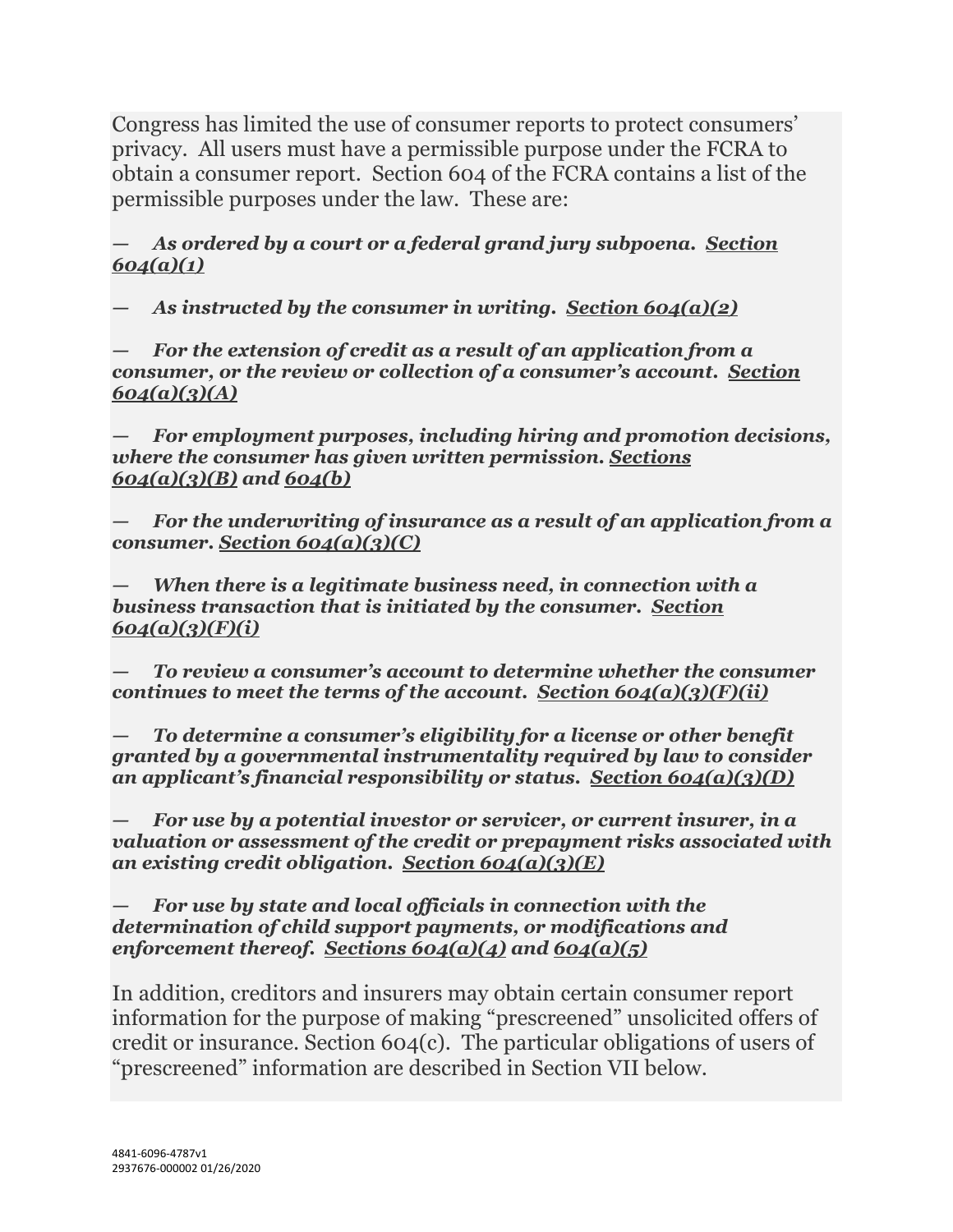## **B. Users Must Provide Certifications**

Section 604(f) prohibits any person from obtaining a consumer report from a consumer reporting agency (CRA) unless the person has certified to the CRA the permissible purpose(s) for which the report is being obtained and certifies that the report will not be used for any other purpose.

## **C. Users Must Notify Consumers When Adverse Actions Are Taken**

The term "adverse action" is defined very broadly by Section 603. "Adverse actions" include all business, credit, and employment actions affecting consumers that can be considered to have a negative impact as defined by Section 603(k) of the FCRA – such as denying or canceling credit or insurance, or denying employment or promotion. No adverse action occurs in a credit transaction where the creditor makes a counteroffer that is accepted by the consumer.

## **1. Adverse Actions Based on Information Obtained From a CRA**

If a user takes any type of adverse action as defined by the FCRA that is based at least in part on information contained in a consumer report, Section 615(a) requires the user to notify the consumer. The notification may be done in writing, orally, or by electronic means. It must include the following:

*— The name, address, and telephone number of the CRA (including a toll-free telephone number, if it is a nationwide CRA) that provided the report.*

*— A statement that the CRA did not make the adverse decision and is not able to explain why the decision was made.*

*— A statement setting forth the consumer's right to obtain a free disclosure of the consumer's file from the CRA if the consumer makes a request within 60 days.*

*— A statement setting forth the consumer's right to dispute directly with the CRA the accuracy or completeness of any information provided by the CRA.*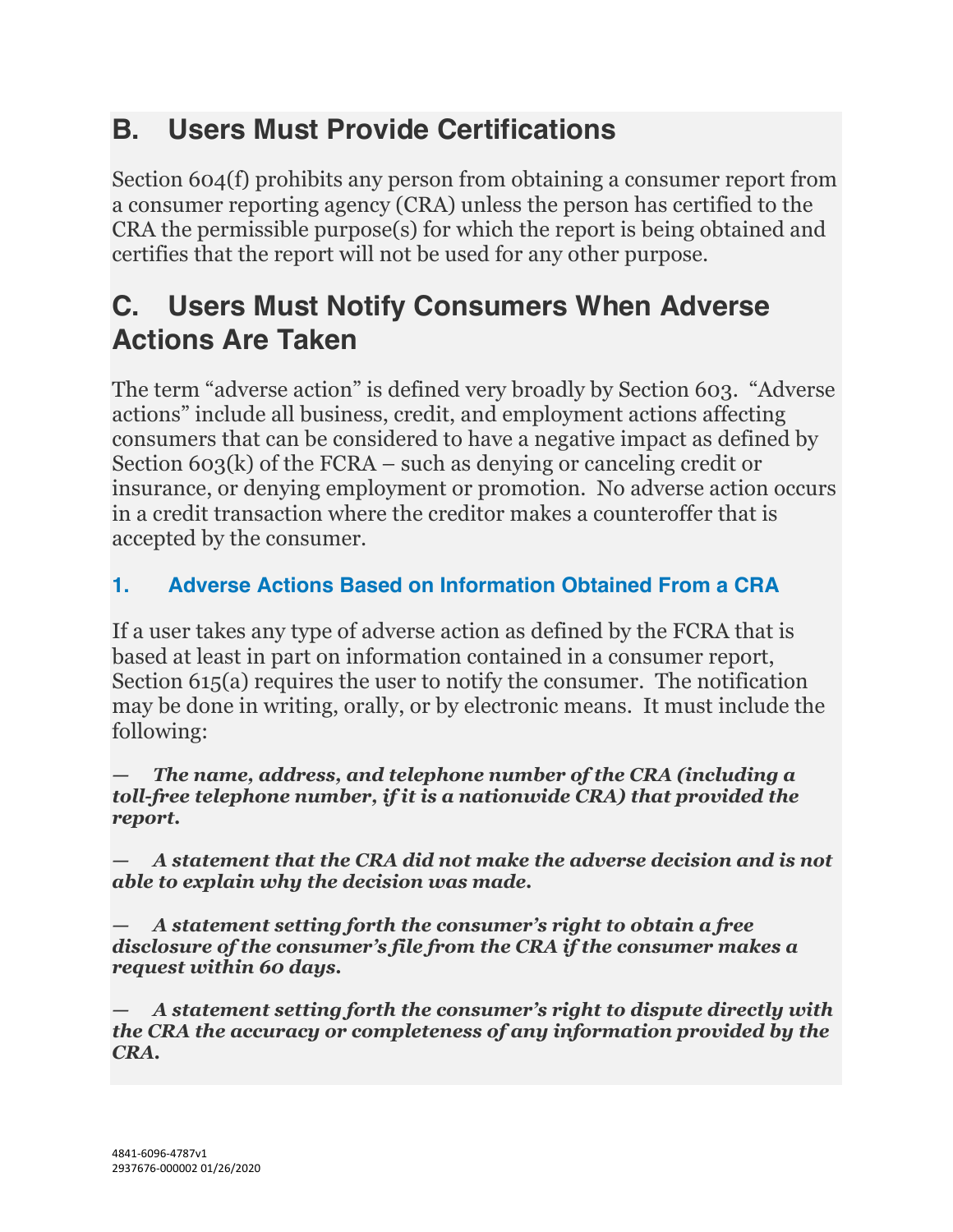### **2. Adverse Actions Based on Information Obtained from Third Parties Who Are Not Consumer Reporting Agencies**

If a person denies (or increases the charge for) credit for personal, family, or household purposes based either wholly or partly upon information from a person other than a CRA, and the information is the type of consumer information covered by the FCRA, Section 615(b)(1) requires that the user clearly and accurately disclose to the consumer his or her right to be told the nature of the information that was relied upon if the consumer makes a written request within 60 days of notification. The user must provide the disclosure within a reasonable period of time following the consumer's written request.

### **3. Adverse Actions Based on Information Obtained From Affiliates**

If a person takes an adverse action involving insurance, employment, or a credit transaction initiated by the consumer, based on information of the type covered by the FCRA, and this information was obtained from an entity affiliated with the user of the information by common ownership or control, Section 615(b)(2) requires the user to notify the consumer of the adverse action. The notice must inform the consumer that he or she may obtain a disclosure of the nature of the information relied upon by making a written request within 60 days of receiving the adverse action notice. If the consumer makes such a request, the user must disclose the nature of the information not later than 30 days after receiving the request. If consumer report information is shared among affiliates and then used for an adverse action, the user must make an adverse action disclosure as set forth in I.C.1 above.

## **D. Users have Obligations When Fraud and Active Duty Military Alerts are in Files**

When a consumer has placed a fraud alert, including one relating to identity theft, or an active duty military alert with a nationwide consumer reporting agency as defined in Section 603(p) and resellers, 605A(h) imposes limitations on users of reports obtained from the consumer reporting agency in certain circumstances, including the establishment of a new credit plan and the issuance of additional credit cards. For the initial fraud alerts and active duty alerts, the user must have reasonable policies and procedures in place to form a belief that the user knows the identity of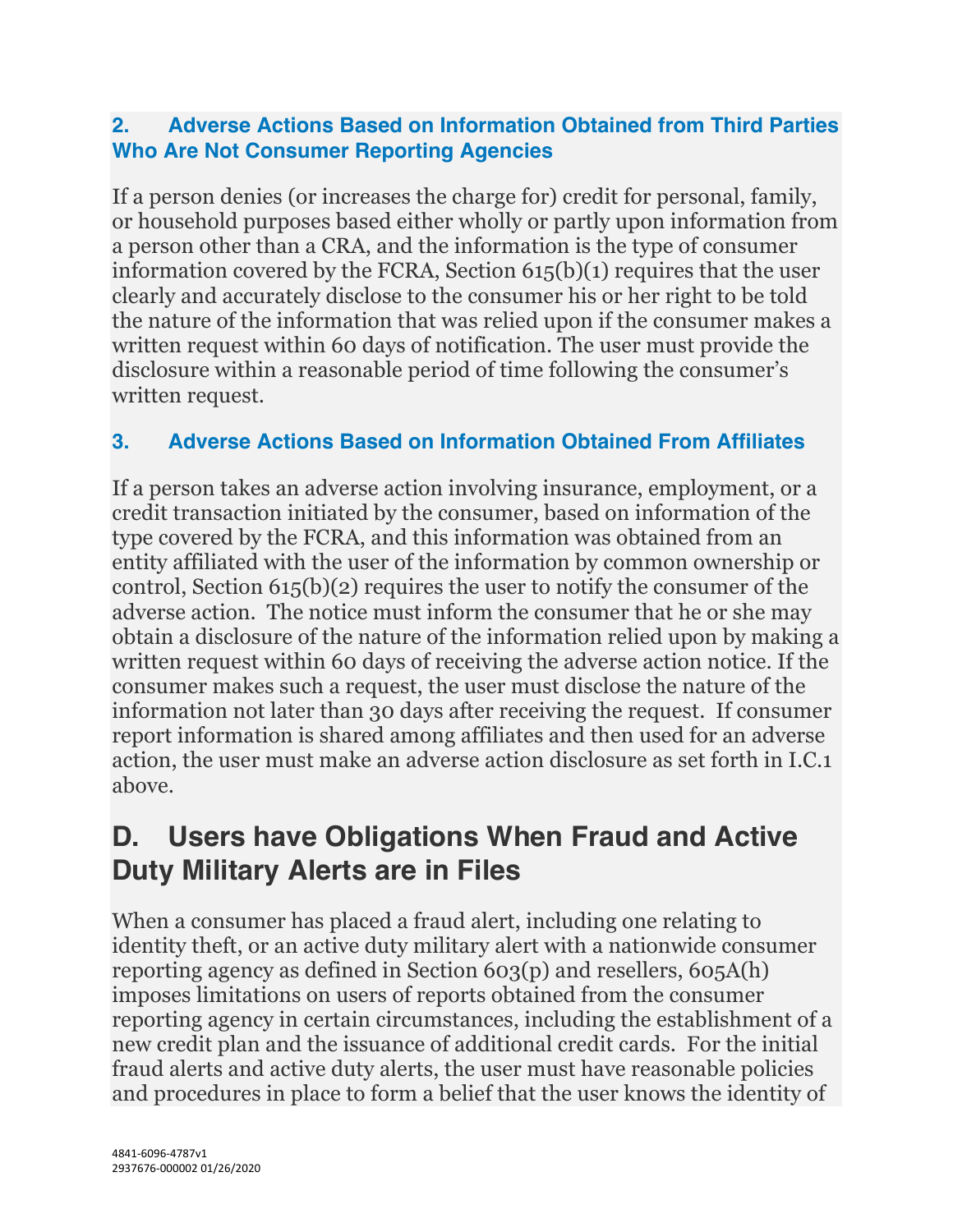the applicant or contact the consumer at a telephone number specified by the consumer; in the case of extended fraud alerts, the user must contact the consumer in accordance with the contact information provided in the consumer's alert.

# **E. Users Have Obligations When Notified of an Address Discrepancy**

Section 605(h) requires nationwide CRAs, as defined in Section 603(p), to notify users that request reports when the address for a consumer provided by the user in requesting the report is substantially different from the addresses in the consumer's file. When this occurs, users must comply with regulations specifying the procedures to be followed. Federal regulations are available at www.consumerfinance.gov/learnmore.

## **F. Users Have Obligations When Disposing of Records**

Section 628 requires that all users of consumer report information have in place procedures to properly dispose of records containing this information. Federal regulations are available at www.consumerfinance.gov/learnmore.

# **II. CREDITORS MUST MAKE ADDITIONAL DISCLOSURES**

If a person uses a consumer report in connection with an application for, or a grant, extension, or provision of, credit to a consumer on material terms that are materially less favorable than the most favorable terms available to a substantial proportion of consumers from or through that person, based in whole or in part on a consumer report, the person must provide a riskbased pricing notice to the consumer in accordance with regulations prescribed by the CFPB.

Section 609(g) requires a disclosure by all persons that make or arrange loans secured by residential real property (one to four units) and that use credit scores. These persons must provide credit scores and other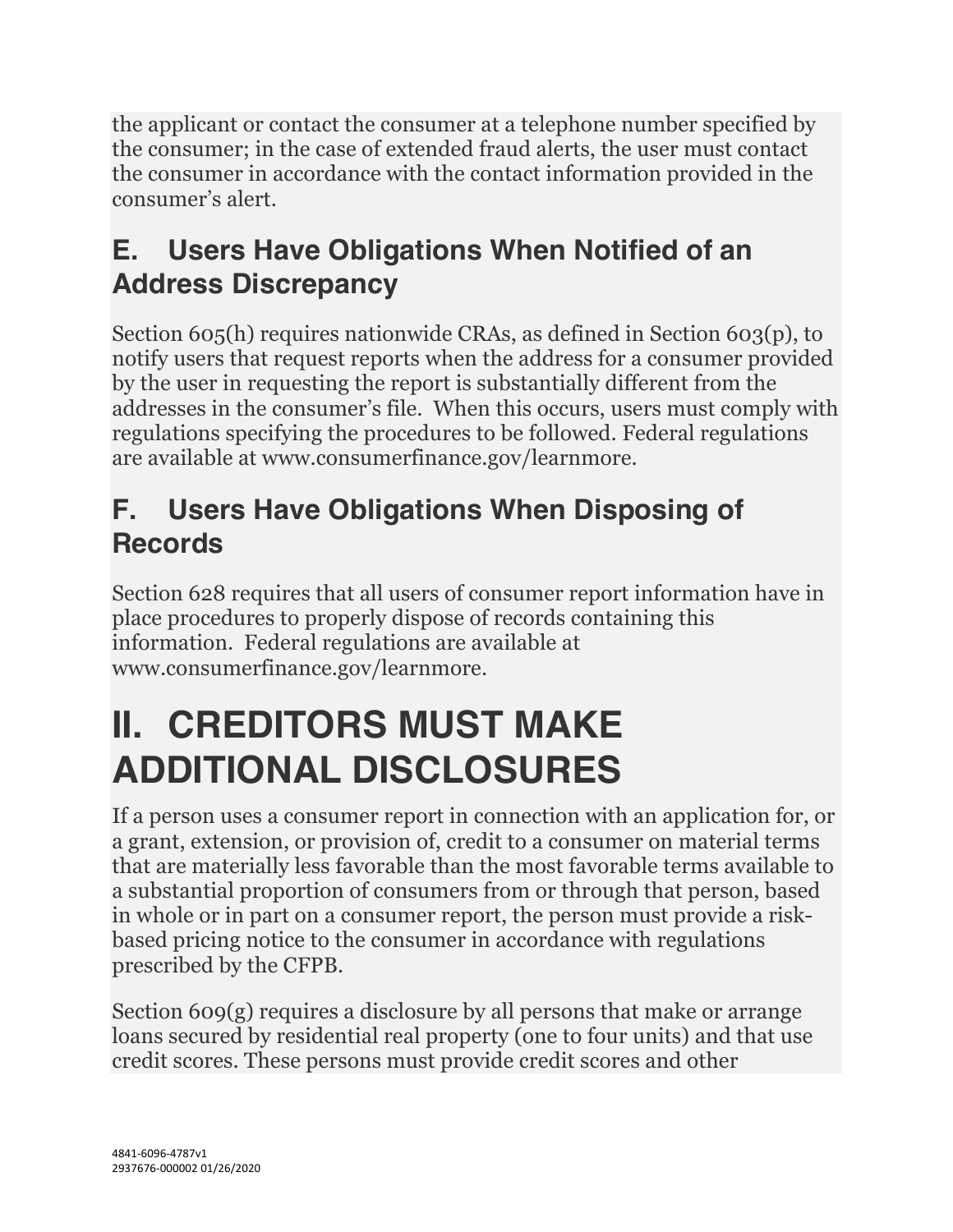information about credit scores to applicants, including the disclosure set forth in section 609(g)(1)(D) ("Notice to the Home Loan Applicant").

# **III. OBLIGATIONS OF USERS WHEN CONSUMER REPORTS ARE OBTAINED FOR EMPLOYMENT PURPOSES**

# **A. Employment Other Than in the Trucking Industry**

If information from a CRA is used for employment purposes, the user has specific duties, which are set forth in FCRA Section 604(b). The user must:

*— Make a clear and conspicuous written disclosure to the consumer before the report is obtained, in a document that consists solely of the disclosure, that a consumer report may be obtained.*

*— Obtain from the consumer prior written authorization. Authorization to access reports during the term of employment may be obtained at the time of employment.*

*— Certify to the CRA that the above steps have been followed, that the information being obtained will not be used in violation of any federal or state equal opportunity law or regulation, and that, if any adverse action is to be taken based on the consumer report, a copy of the report and a summary of the consumer's rights will be provided to the consumer.*

*— Before taking an adverse action, the user must provide a copy of the report to the consumer as well as the summary of the consumer's rights. (The user should receive this summary from the CRA.) A Section 615(a) adverse action notice should be sent after the adverse action is taken.*

An adverse action notice also is required in employment situations if credit information (other than transactions and experience data) obtained from an affiliate is used to deny employment. Section 615(b)(2).

The procedures for investigative consumer reports and employee misconduct investigations are set forth below.

## **B. Employment in the Trucking Industry**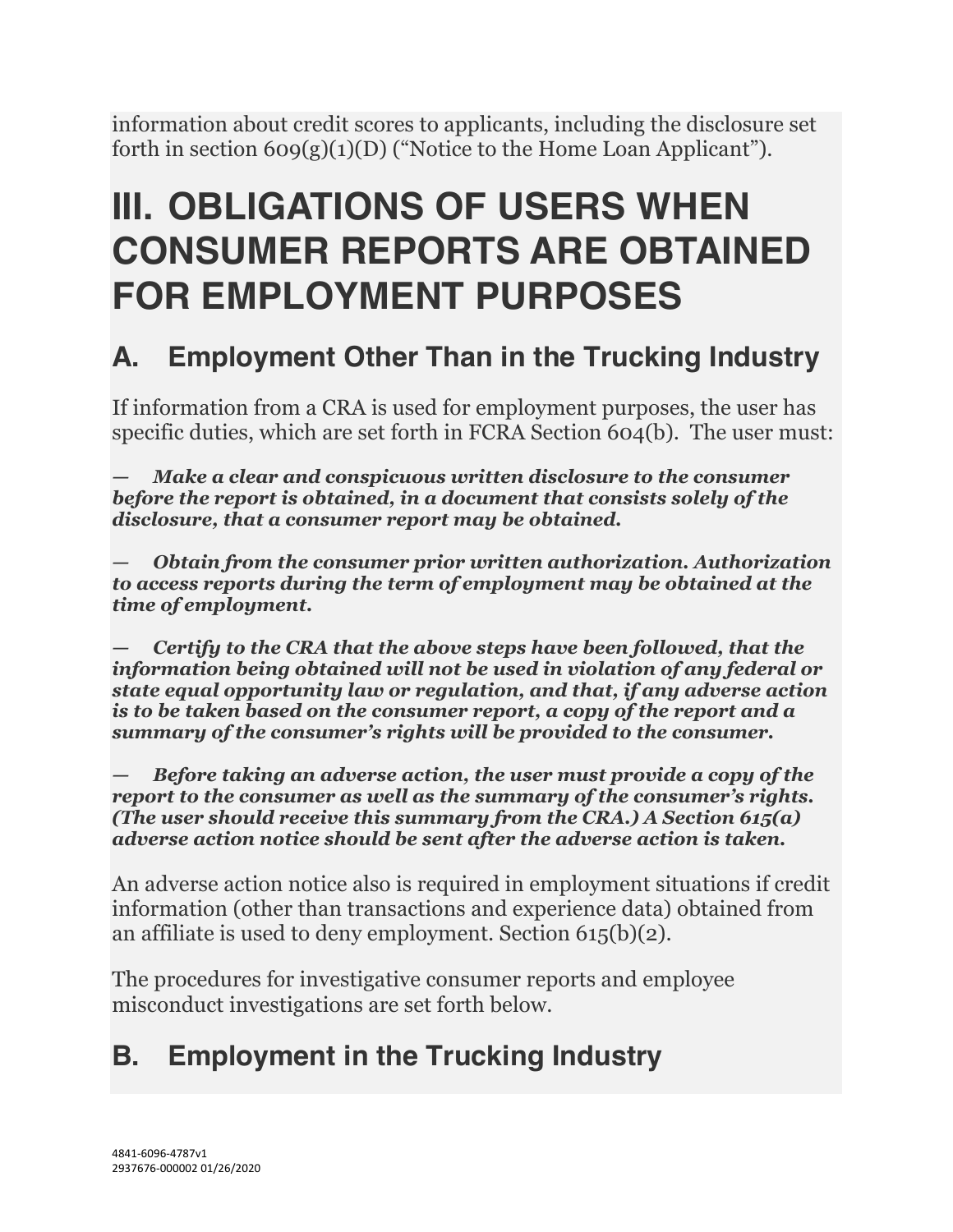Special rules apply for truck drivers where the only interaction between the consumer and the potential employer is by mail, telephone, or computer. In this case, the consumer may provide consent orally or electronically, and an adverse action may be made orally, in writing, or electronically. The consumer may obtain a copy of any report relied upon by the trucking company by contacting the company.

# **IV. OBLIGATIONS WHEN INVESTIGATIVE CONSUMER REPORTS ARE USED**

Investigative consumer reports are a special type of consumer report in which information about a consumer's character, general reputation, personal characteristics, and mode of living is obtained through personal interviews by an entity or person that is a consumer reporting agency. Consumers who are the subjects of such reports are given special rights under the FCRA. If a user intends to obtain an investigative consumer report, Section 606 requires the following:

*— The user must disclose to the consumer that an investigative consumer report may be obtained. This must be done in a written disclosure that is mailed, or otherwise delivered, to the consumer at some time before or not later than three days after the date on which the report was first requested. The disclosure must include a statement informing the consumer of his or her right to request additional disclosures of the nature and scope of the investigation as described below, and the summary of consumer rights required by Section 609 of the FCRA. (The summary of consumer rights will be provided by the CRA that conducts the investigation.)*

*— The user must certify to the CRA that the disclosures set forth above have been made and that the user will make the disclosure described below.*

*— Upon the written request of a consumer made within a reasonable period of time after the disclosures required above, the user must make a complete disclosure of the nature and scope of the investigation. This must be made in a written statement that is mailed, or otherwise delivered, to the consumer no later than five days after the date on which the request was received from the consumer or the report was first requested, whichever is later in time.*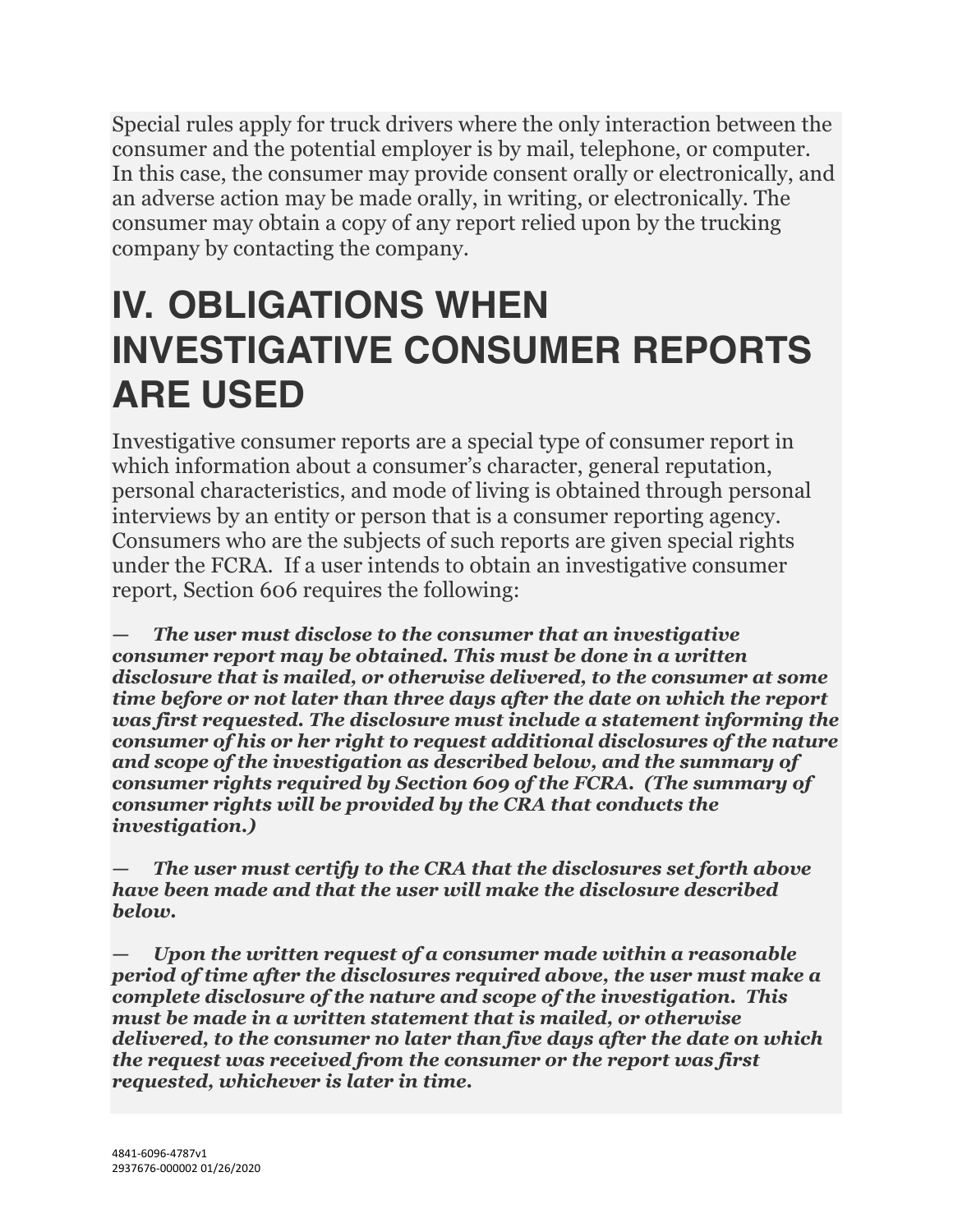# **V. SPECIAL PROCEDURES FOR EMPLOYEE INVESTIGATIONS**

Section 603(x) provides special procedures for investigations of suspected misconduct by an employee or for compliance with Federal, state or local laws and regulations or the rules of a self-regulatory organization, and compliance with written policies of the employer. These investigations are not treated as consumer reports so long as the employer or its agent complies with the procedures set forth in Section  $603(x)$ , and a summary describing the nature and scope of the inquiry is made to the employee if an adverse action is taken based on the investigation.

# **VI. OBLIGATIONS OF USERS OF MEDICAL INFORMATION**

Section 604(g) limits the use of medical information obtained from consumer reporting agencies (other than payment information that appears in a coded form that does not identify the medical provider). If the report is to be used for an insurance transaction, the consumer must give consent to the user of the report or the information must be coded. If the report is to be used for employment purposes – or in connection with a credit transaction (except as provided in federal regulations) – the consumer must provide specific written consent and the medical information must be relevant. Any user who receives medical information shall not disclose the information to any other person (except where necessary to carry out the purpose for which the information was disclosed, or as permitted by statute, regulation, or order.)

# **VII. OBLIGATIONS OF USERS OF "PRESCREENED LISTS"**

The FCRA permits creditors and insurers to obtain limited consumer report information for use in connection with unsolicited offers of credit or insurance under certain circumstances. Sections 603(l), 604(c), 604(e), and 615(d). This practice is known as "prescreening" and typically involves obtaining from a CRA a list of consumers who meet certain preestablished criteria. If any person intends to use prescreened lists, that person must (1)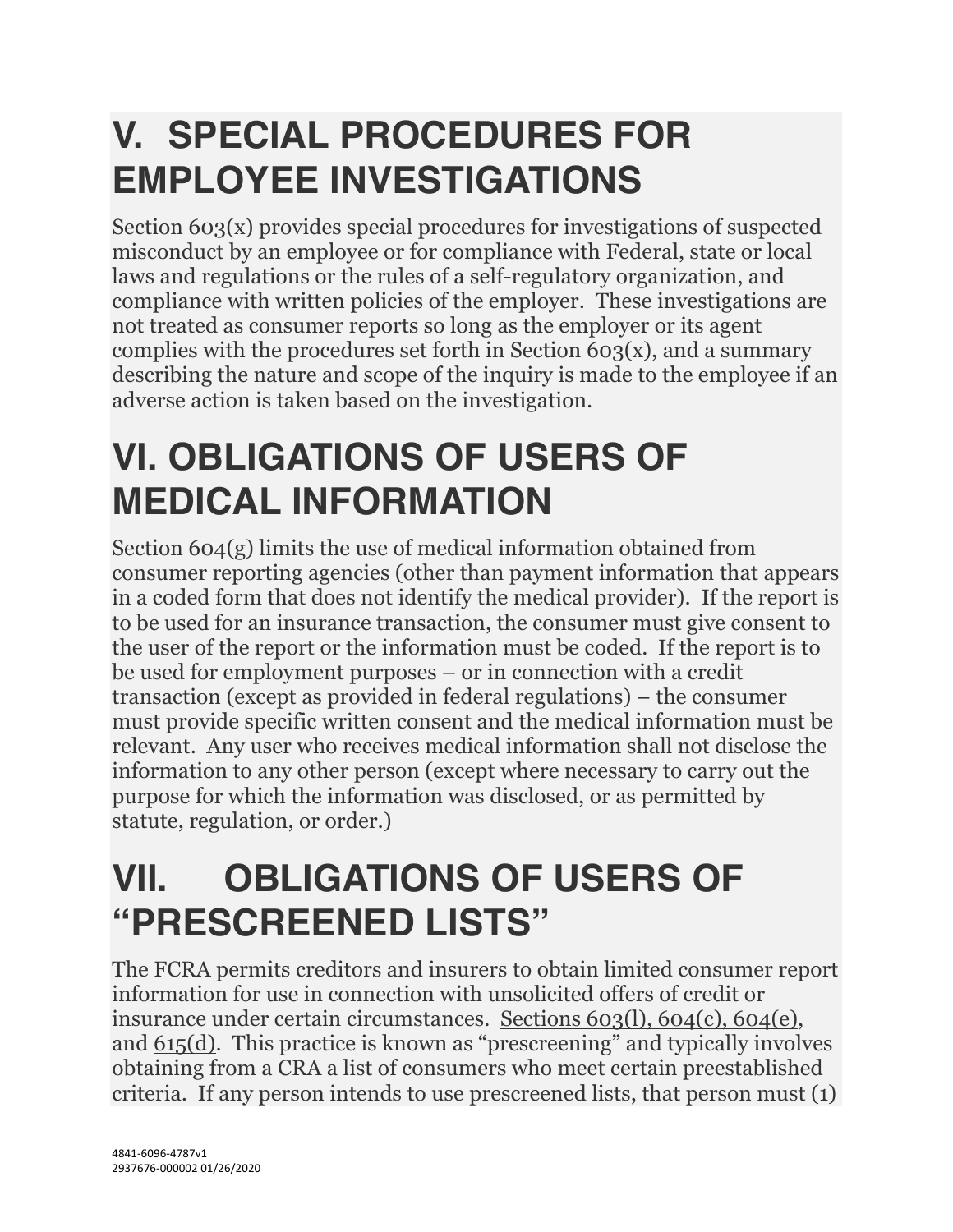before the offer is made, establish the criteria that will be relied upon to make the offer and to grant credit or insurance, and (2) maintain such criteria on file for a three-year period beginning on the date on which the offer is made to each consumer. In addition, any user must provide with each written solicitation a clear and conspicuous statement that:

Information contained in a consumer's CRA file was used in *connection with the transaction.*

*— The consumer received the offer because he or she satisfied the criteria for credit worthiness or insurability used to screen for the offer.*

*Credit or insurance may not be extended if, after the consumer responds, it is determined that the consumer does not meet the criteria used for screening or any applicable criteria bearing on credit worthiness or insurability, or the consumer does not furnish required collateral.*

*— The consumer may prohibit the use of information in his or her file in connection with future prescreened offers of credit or insurance by contacting the notification system established by the CRA that provided the report. The statement must include the address and the toll-free telephone number of the appropriate notification system.*

In addition, the CFPB has established the format, type size, and manner of the disclosure required by Section 615(d), with which users must comply. The relevant regulation 12 CFR 1022.54.

# **VIII. OBLIGATIONS OF RESELLERS**

## **A. Disclosure and Certification Requirements**

Section 607(e) of the FCRA requires any person who obtains a consumer report for resale to take the following steps:

*— Disclose the identity of the end-user to the source CRA.*

*— Identify to the source CRA each permissible purpose for which the report will be furnished to the end-user.*

*— Establish and follow reasonable procedures to ensure that reports are resold only for permissible purposes, including procedures to obtain:*

*1) the identity of all end-users;*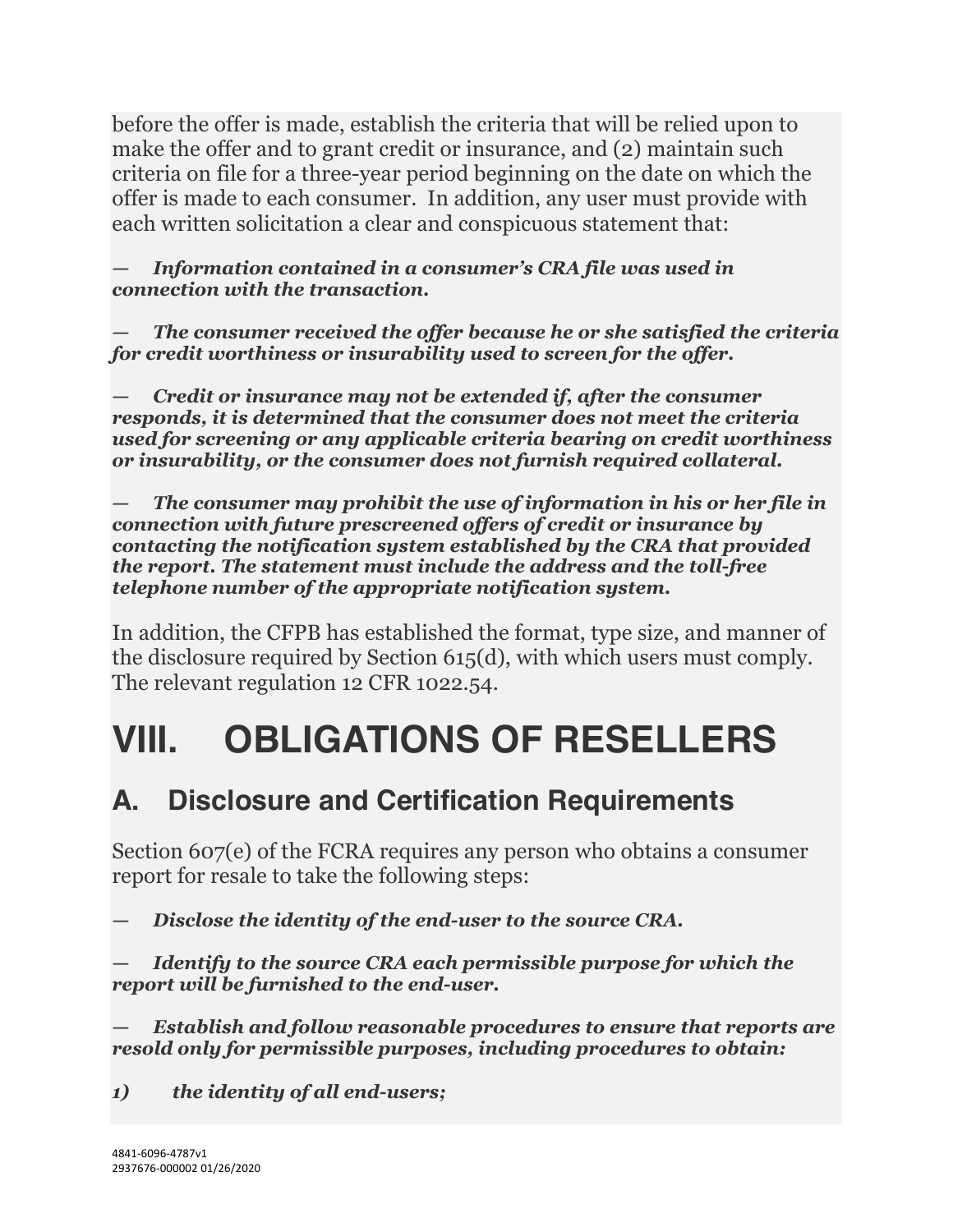*2) certifications from all users of each purpose for which reports will be used; and*

*3) certifications that reports will not be used for any purpose other than the purpose(s) specified to the reseller. Resellers must make reasonable efforts to verify this information before selling the report.*

# **B. Reinvestigations by Resellers**

Under Section 611(f), if a consumer disputes the accuracy or completeness of information in a report prepared by a reseller, the reseller must determine whether this is a result of an action or omission on its part and, if so, correct or delete the information. If not, the reseller must send the dispute to the source CRA for reinvestigation. When any CRA notifies the reseller of the results of an investigation, the reseller must immediately convey the information to the consumer.

# **C. Fraud Alerts and Resellers**

Section 605(f) requires resellers who receive fraud alerts or active duty alerts from another consumer reporting agency to include these in their reports.

# **IX. LIABILITY FOR VIOLATIONS OF THE FCRA**

Failure to comply with the FCRA can result in state government or federal government enforcement actions, as well as private lawsuits. Sections 616, 617, and 621. In addition, any person who knowingly and willfully obtains a consumer report under false pretenses may face criminal prosecution. Section 619.

**The CFPB's website, www.consumerfinance.gov/learnmore, has more information about the FCRA, including publications for businesses and the full text of the FCRA.**

**Citations for FCRA sections in the U.S. Code, 15 U.S.C. § 1681 et seq.:**